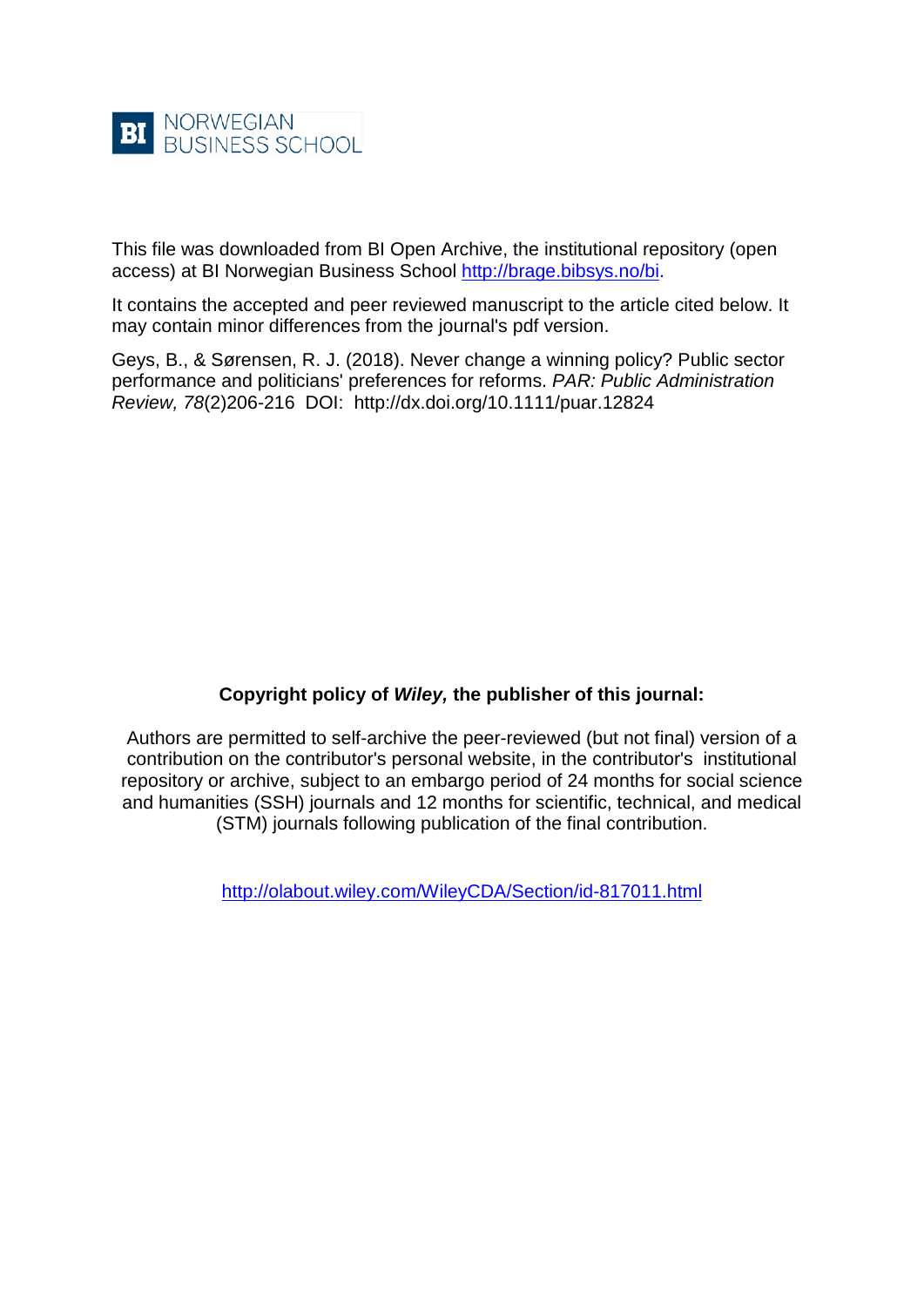# **Never Change a Winning Policy? Public Sector Performance and Politicians' Preferences for Reforms**

## **Abstract**

Despite increasing stress on performance in public sector organizations, there remains little empirical evidence on whether – and, if so, how – politicians respond to performance information. We address this research gap by linking registry statistics on school performance in Norway's 428 municipalities with data from an information experiment embedded in a survey to local politicians (in which we randomly allocate treatments manipulating information about school performance). We find that school performance bears only a weak relationship to preferences for resource-related reforms, while it strongly affects preferences for governance-related reforms, which indicates the importance of accounting for heterogeneity across alternative types of (school) reforms. Moreover, local politicians are, on average, well informed about school performance. We show that this reflects the force of local inhabitants' high information level on politicians' accountability.

**Key words**: Reform, Education, Public policy, Local government, Norway. **Word count**: 7,965 words (incl. abstract, notes and references)

## **Practitioner Points:**

- Performance information influences reform preferences and can be crucial for politicians to support structural policy changes.
- Politicians are well informed about the relative performance of local schools, which suggests that performance statistics do not disappear into a 'black hole'.
- Indicators of school performance have little bearing on politicians' preferences for resourcerelated reforms, but strongly affect their position regarding governance-related reforms. This has direct implications for the design and focus of performance management strategies.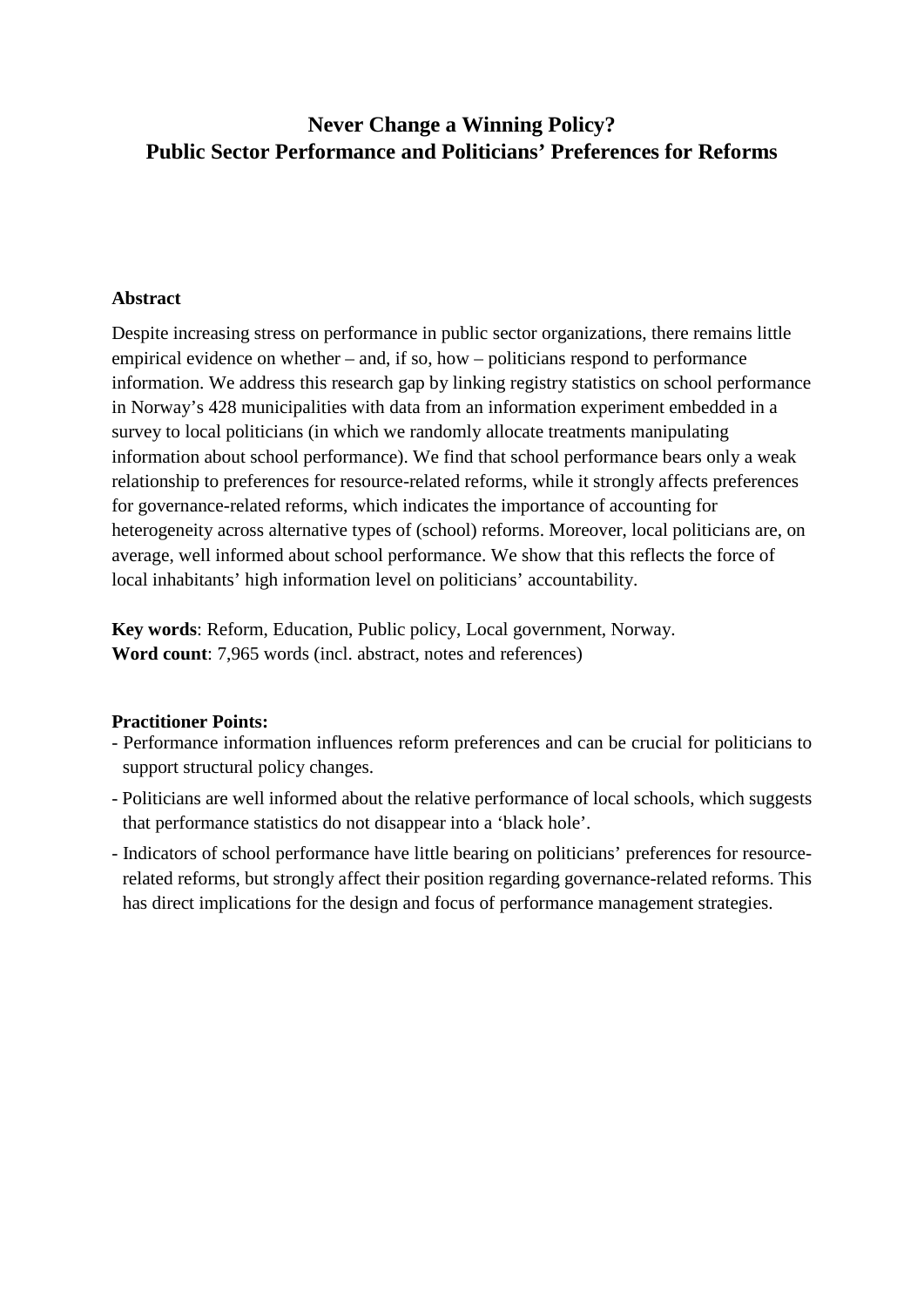"We shall describe as a 'bureaucratic system of organization' any system of organization where the feedback process (…) does not function well, and where consequently there cannot be any quick readjustment of the programs of action in view of the errors committed." **Michel Crozier,** *The Bureaucratic* 

*Phenomenon* **(1964: 186-187)**

As indicated by Crozier's (1964) description of bureaucratic systems, public sector organizations are often assumed to be characterized by substantial rigidity. This may leave little potential for the increasing stress on performance in public sector organizations to trigger reforms, since a rigid organization "cannot correct its behavior by learning from its errors" (Crozier 1964: 187). Moreover, organizational learning can only arise when performance information is actively sought and used by policy-makers, and the extent to which this happens remains debated (Ter Bogt 2004; Andersen and Moynihan 2016; Bjørnholt et al. 2016; Andersen and Jakobsen 2017; for a review, see Kroll 2015). From an empirical and policy perspective, this raises the important question whether – and, if so, how – policy-makers want to initiate policy reforms in response to performance information.

Most existing work on the extent and antecedents of performance information use is based on self-reports (Kroll 2015). It addresses whether and how frequently actors take into account performance information (e.g. Moynihan and Pandey 2010) or how important they think such information is to their decisions (e.g. Askim 2007). More recent scholarship also investigates how observed performance in the public sector affects preferences for, and the probability of, policy reforms. For instance, Salge (2011) shows that performance problems positively affect the search for innovations in 154 public hospitals. Nielsen (2014) similarly finds that Danish school principals prioritize issues with observable under-performance when performance is weak, while Nicholson-Crotty et al. (2017) show that performance affects the level of risktaking by employees in US federal agencies. Finally, Askim et al. (2008: 297) highlight that performance information obtained via benchmarking "supports organizational learning and innovation" in Norwegian municipality-level policy networks. Overall, and in contrast to Crozier's (1964) pessimistic view, these studies suggest that employees in public sector organizations *do* respond to organizational results.

Still, studies linking performance to reforms should not only investigate *administrative behavior*, but also assess the preferences and/or behavior of *political decision-makers* (Heinemann et al. 2016). Currently, there is "less systematic evidence on how performance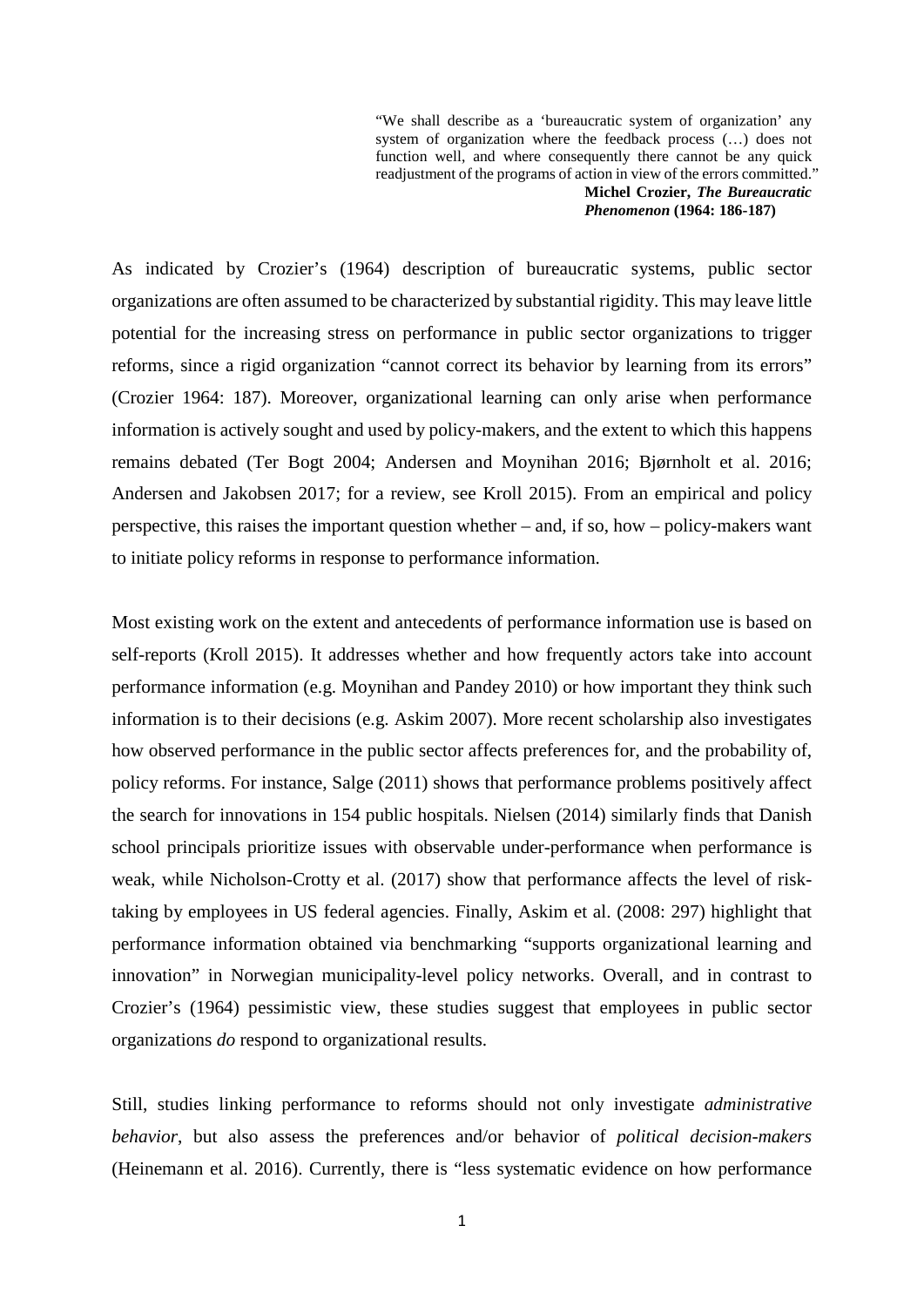data alter political beliefs" (Nielsen and Moynihan 2016: 3), which constitutes our first contribution. To the best of our knowledge, Nielsen and Baekgaard (2015) and George et al. (2016) are the only studies linking information on public sector performance to preferences for policy reforms using data obtained from politicians. <sup>1</sup> Their analysis is limited, however, to budgetary allocations and one reform option, school mergers. Instead, we allow for a broader spectrum of possible reform measures, and also investigate the accuracy of politicians' performance information. We identify the effects of performance information on politicians' reform preferences using a survey experiment whereby council members in Norway's 428 municipalities are randomly assigned to three information treatments.

Our second contribution relates to the *types of reforms* that might be triggered by public sector performance. Politicians generally have multiple reform tools at their disposal, which carry distinct levels of expected performance gains and political costs. In our education setting, especially reforms prioritizing teacher quality, school accountability and school closures are characterized by substantial political costs – relative to reforms to extend pre-school services, assistance to weak students or teacher discretion. Teacher unions tend to oppose increased emphasis on teacher quality, and instead view formal qualifications and job experience as preferred criteria for hiring and wage settlement. Stricter performance accountability likewise meets antagonism from key stakeholders including unions and public employees (Pollitt 2006; Bonesrønning 2013). Finally, proposals for school closures trigger intense media disputes and opposition from local communities during the preparation of the municipal budget. <sup>2</sup> Exploiting insights from recent work on negativity bias in citizens' and politicians' perception of performance (Olsen 2015a; Nielsen and Moynihan 2017), we maintain that performance information is particularly likely to affect politicians' preferences for reforms involving greater political risks (such as the risk of losing key supporters). The reason is that politically costly reforms require a stronger defense from politicians, and performance information can help provide the necessary justification (Johnsen 2012; Asatryan et al. 2017).

Our main findings can be summarized as follows. First, school performance has weak and statistically insignificant effects on politicians' preferences for *resource-related reforms*, but significantly affects preferences for *governance-related reforms*. Second, explicitly providing performance information produces at best modest changes in politicians' reform preferences. This is due to the generally accurate information local politicians have about school performance in their municipality, which constitutes our third main finding. We show that this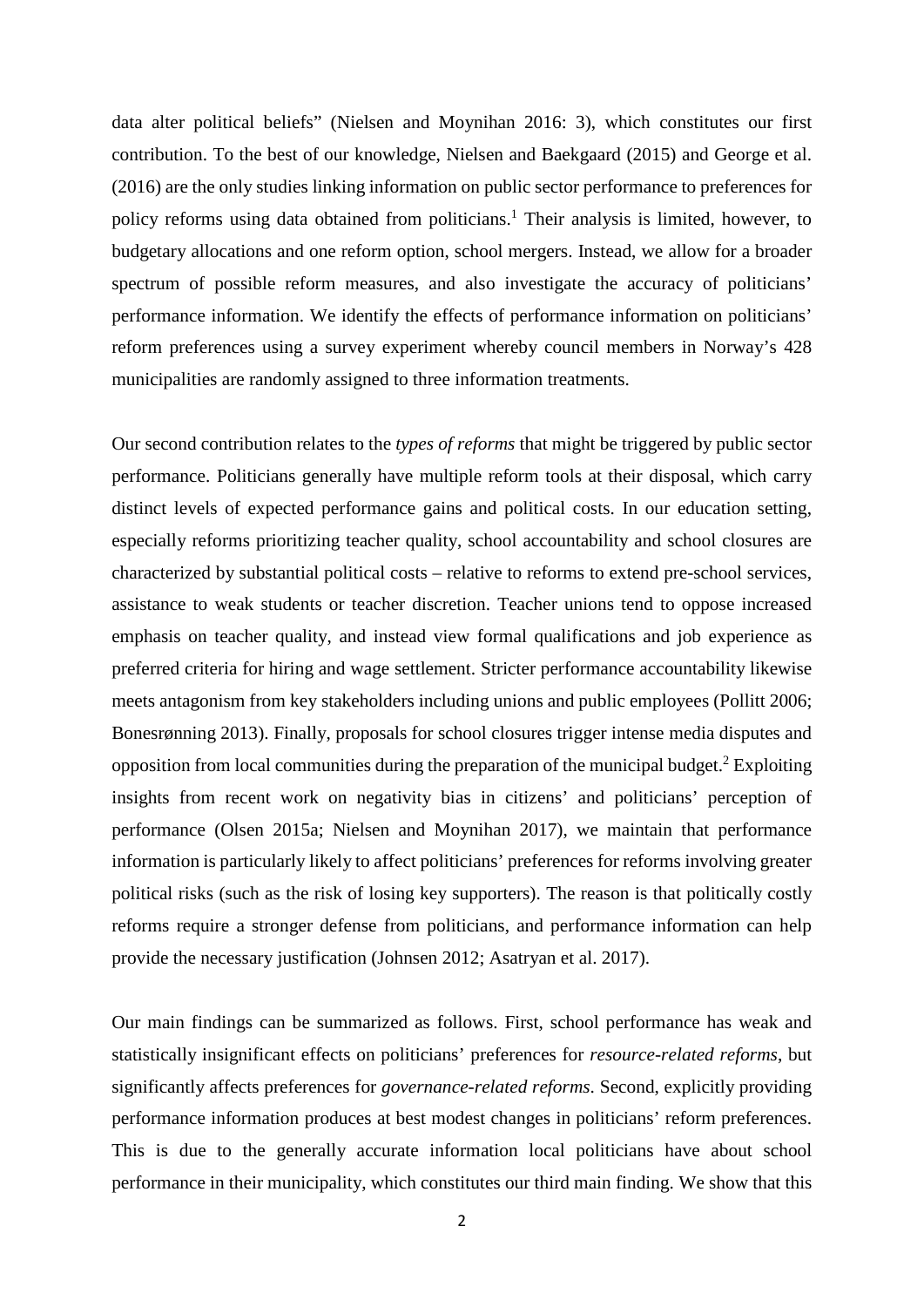reflects the high information level of local inhabitants, which improves citizens' ability to keep incumbents accountable and strengthens politicians' motives to acquire and use performance information (James and John 2007; Boyne et al. 2009; James and Moseley 2014).

### **Theoretical background**

Since the NPM reforms of the 1980s, increasing stress has been put on performance in public sector organizations. This was reflected in a myriad of performance management schemes and systems brought forward and implemented by politicians across the political spectrum. Although the introduction of such schemes generally occurred with the aim of improving performance, recent evidence from a meta-analysis of 49 studies suggests that their impact on performance in public organizations may remain minimal (Gerrish 2016). Even so, this study also highlights that the impact of performance management systems increases substantially by the appropriate *management* of performance information. Benchmarking thereby plays a particularly important role since it "can generate a list of valid counterfactuals against which organizations can measure themselves" (Gerrish 2016: 62). Information about one's own performance relative to similar organizations thus may constitute an effective means to allow learning about what approaches are tied to better performance.

This is consistent with the theory of performance management, which argues that a central motivation behind the increasing stress on performance in public sector organizations is to help bureaucrats and elected officials make more informed decisions (Moynihan 2008; Nielsen and Baekgaard 2015). In fact, performance data are meant "to empower [decision-makers] to make informed decisions by presenting them with unambiguous information about the performance of institutions" (Baekgaard and Serritzlew 2016: 73). At the same time, performance measurement systems generally also lead to improved accountability (Moynihan 2008; Charbonneau and Van Ryzin 2015). For instance, the availability of performance data has been argued to improve citizens' ability to keep incumbent governments accountable at the polls (James and John 2007; Boyne et al. 2009; James and Moseley 2014). Knowing that citizens can and will use performance data to inform their decisions on election day provides politicians with a strong electoral incentive to bear in mind such data when developing their policy positions (Mueller 2003). An elected official's – or bureaucrat's – policy position thereby "indicates whether he or she favors (i.e., displays a positive attitude toward) or disfavors a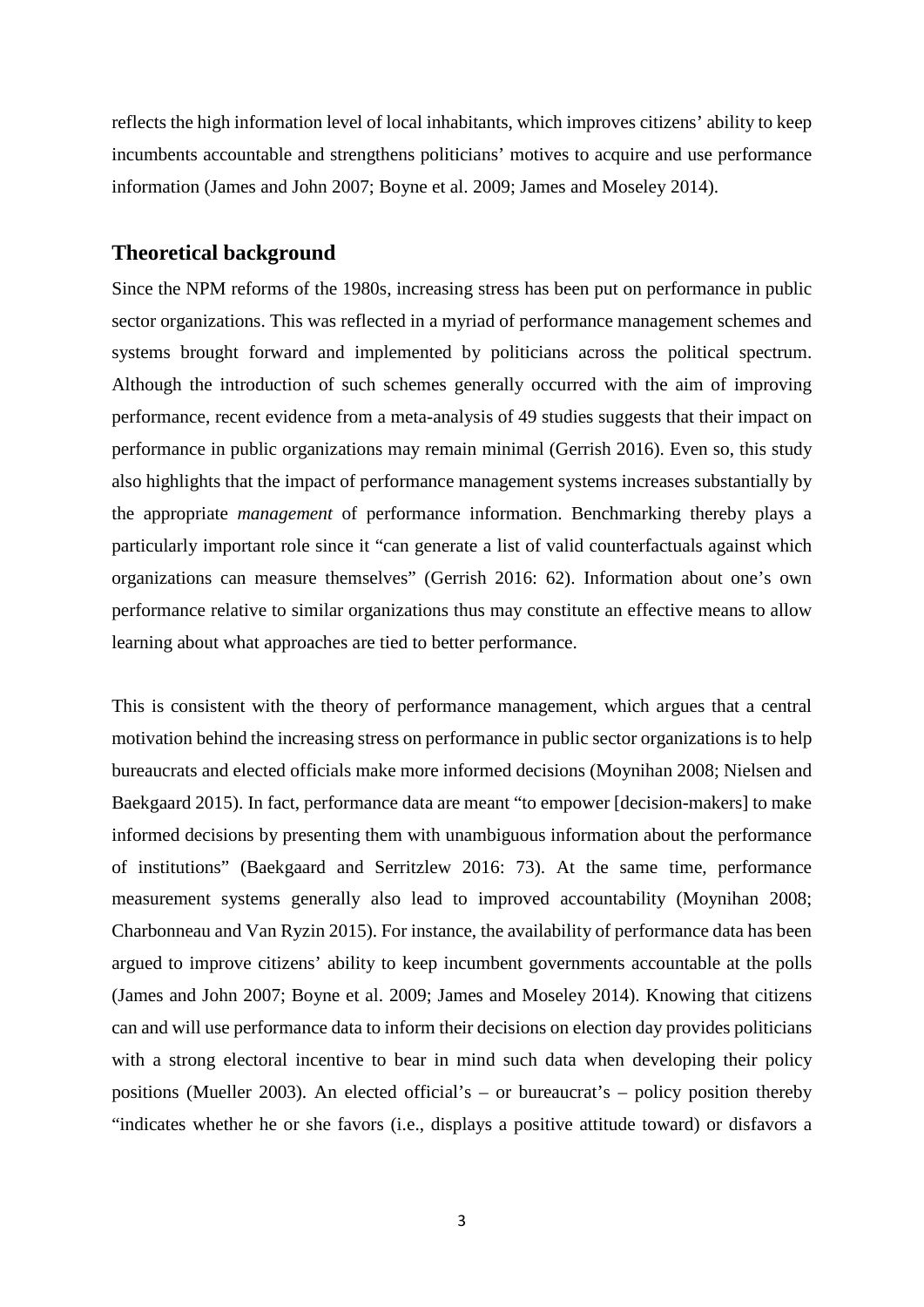policy" (Andersen and Jakobsen 2017: 58). This leads to a first testable hypothesis about the link between public sector performance and politicians' reform preferences:

#### *Hyp 1: Public sector performance affects politicians' reform preferences.*

Clearly, the mere existence of performance data need not automatically imply that politicians also take this into consideration. Politicians should be informed about the level of public sector performance – and believe this information to be relevant and credible (Van Ryzin and Lavena 2013; James and Van Ryzin 2017; Nielsen and Moynihan 2017). Performance information is generally provided via some form of communication, which "surrounds every policy implemented by bureaucrats" (Andersen and Jakobsen 2017: 57). Yet, extensive research on public opinion formation highlights that individuals' attitudes are already susceptible to the communication of information. Communication about performance data first of all increases the salience of such information. This can be viewed as a 'framing' effect "emphasizing one subset of considerations rather than others" (Andersen and Jakobsen 2017: 57; Druckman et al. 2010). As such, it affects what politicians think about when forming their policy position, and is thereby likely to strengthen the link between public sector performance and reform preferences. Communication furthermore provides explicit or implicit cues – i.e. a "piece of information that enables individuals to make simplified evaluations without analyzing extensive information" (Andersen and Jakobsen 2017: 57; Druckman et al. 2010). Performance data reflect one such cue, and may act as a decision heuristic to reach a particular policy position. Again, this will work to strengthen the link between public sector performance and reform preferences. Our second hypothesis thus states that:

# *Hyp 2: Public sector performance affects politicians' reform preferences particularly when performance information is explicitly provided.*

Performance information need not affect elected officials' policy position towards all types of reforms equally. The available menu of reform tools can range from restructuring allocated budgets (Nielsen and Baekgaard 2015; George et al. 2016) to affecting the governance characteristics of public services (including performance management and accountability; Figlio and Loeb 2011; Gerrish 2016) and changing the institutional design of service provision (including outsourcing and privatization; Boyne 1998; Geys and Sørensen 2016). Many types of policy reforms meet antagonism from key supporters, including government unions and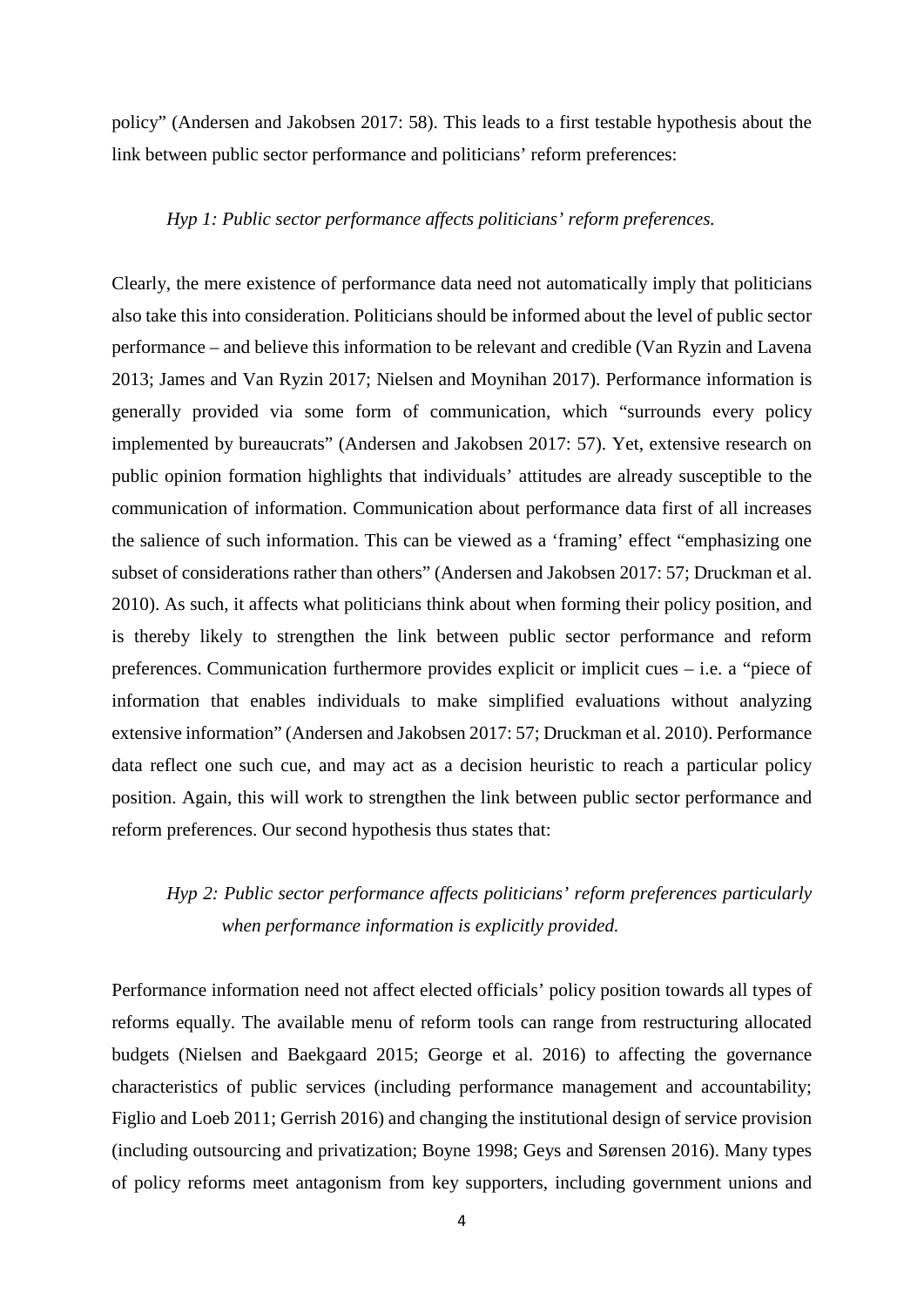public employees (Pollitt 2006; Bonesrønning 2013). As indicated in the introduction, these political costs of reforms are likely to vary considerably with the characteristics of the reform proposal. This variation in political costs can be expected to induce heterogeneity in the effect of performance information on reform preferences across alternative types of (school) reforms.

More specifically, we argue that reforms with higher political costs require a closer tie to (poor) performance because such decisions require a stronger defense. The reason lies in the fact that negative information tends to have a stronger impact compared to positive information of equivalent magnitude (Tversky and Kahneman 1991). Recent (experimental) work on citizens' and politicians' responses to performance information likewise shows that especially information about negative performance induces stronger causal attribution of responsibility (Olsen 2015a; Nielsen and Moynihan 2017). Decision-makers are blamed for bad outcomes or unpopular decisions, but do not receive equal credit for good outcomes or popular decisions (James et al. 2016). This negativity bias provides decision-makers with an incentive to "follow a mini-max strategy and be more concerned with avoiding bad performances than with striving for excellence" (Olsen 2015a: 2; Hood and Dixon 2010). In our setting, negativity bias might reflect one potential micro-foundation for an increased need to defend politically costly reforms via performance information (which can point to an 'objective' need for such actions). As such, it is closely related to the notion that crises are good moments for reforms, because they increase the public's tolerance for remedial measures (Johnsen 2012; Asatryan et al. 2017). Drawing from the arguments on negativity bias, we expect the responsiveness of politicians' reform preferences to performance information depending on these reforms' political costs.

*Hyp 3: Elected officials' reform preferences are most responsive to performance information for reform options with higher political costs.*

# **Institutional context**

Our analysis relies on multiple data sources covering Norwegian local governments. The institutional setting is a three-tier system comprising a central government, 19 county governments and 428 municipalities. National and local elections (for county and municipal governments) are held every fourth year, with an interval of two years between them. The local council is the main legislative body of the municipal government with full responsibility for all aspects of the municipality's activity, and consists of 11 to 85 members depending on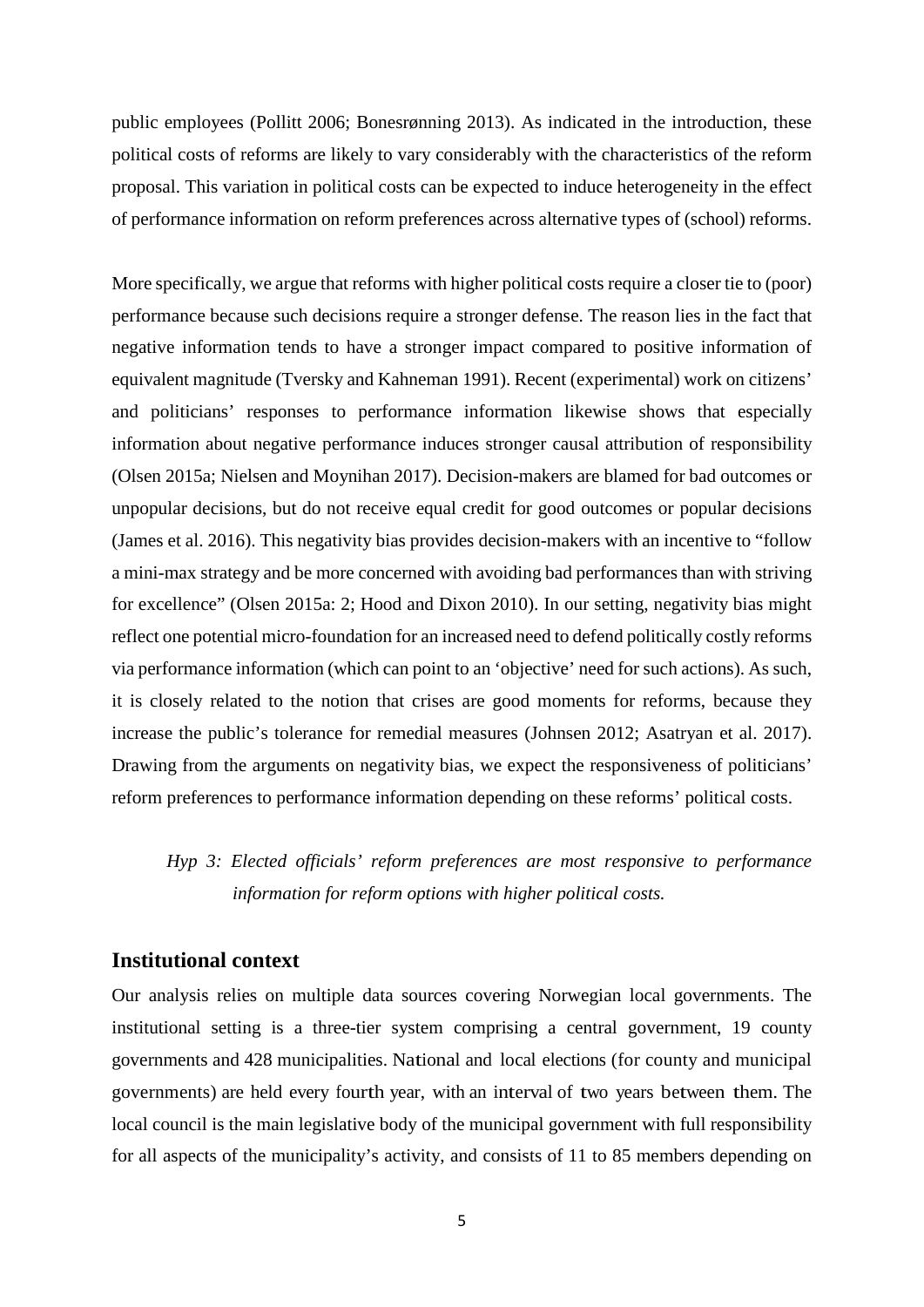the size of the municipal population. It elects both a mayor and deputy mayor (who are responsible for chairing council meetings) and an executive board of minimum five members (which is responsible for the day-to-day running of the municipality). Unlike in a parliamentary system, the council – and not the executive board – is the key decision-making body, and councilors thus hold significant decision-making authority.

The local government sector in Norway accounts for approximately 20 percent of total employment, and is part of an integrated public sector where counties and municipalities are responsible for implementing national welfare policies, including the provision of primary and (lower) secondary schooling. Local governments own nearly all 3,100 primary and lower secondary schools (only 4.7% are private, non-profit schools, and about 3% of all pupils attend private schools). All schools – including the private schools – are completely tax-financed, and the education sector is subjected to extensive, central regulations. Central authorities define, for instance, a national core curriculum, minimum teacher qualifications and the amount of teaching offered. They also impose minimum safety- and hygienic standards for school buildings, and so on.

Nevertheless, and crucially, local authorities retain substantial autonomy to develop educational policies within the structure of this national framework. For example, the local council can allocate budgetary funds for a number of specific educational purposes (such as support to special-needs pupils), and has full flexibility to manage the school administration. Local governments may also develop their own strategies for recruiting the school's management team, decide on the size and location of schools, and implement self-defined performance indicators to oversee performance. As such, the local council has extensive powers to introduce school reforms whenever it deems such actions necessary or desirable.

# **Research design**

We combine two main sources of data. First, we collected detailed registry data on school performance in Norwegian municipalities (as well as on social and economic variables characterizing the municipalities). Second, we gathered data on local council members' opinions about educational reforms in their municipality.

#### **Registry data on school performance**

6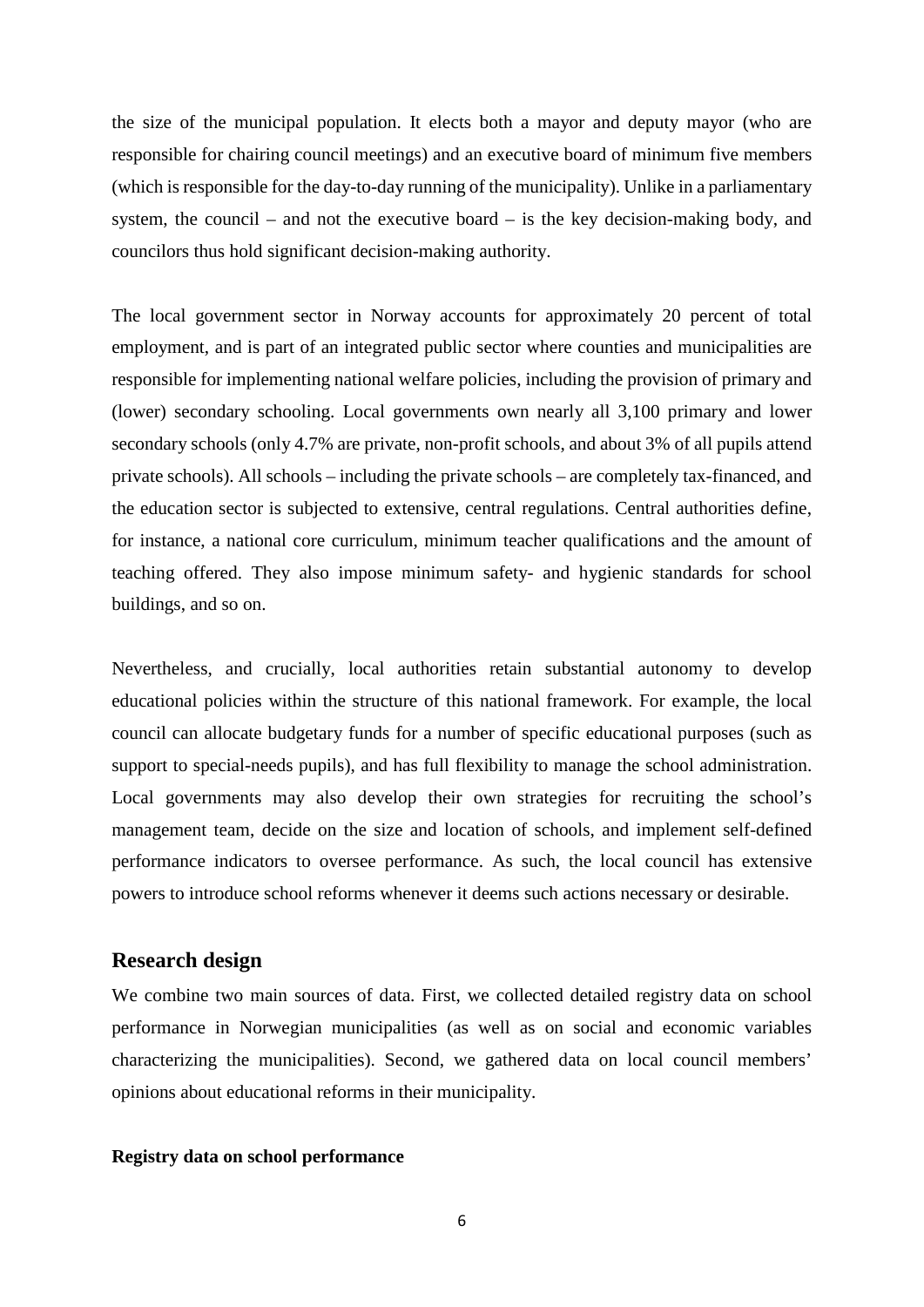The Norwegian Directorate for Education and Training (NDET) develops annual national tests designed to measure students' fundamental skills in reading, mathematics and English. Nearly all students participate in these national examinations, since only those entitled to special tuition may be granted exemption from the tests. Exemption rates therefore remain very low: 2% in mathematics, 2.3% in English and 3% in reading (Norwegian Directorate for Education and Training 2016). The assessment of all three examinations is standardized by computerization. The scores obtained by each pupil thus may be viewed as a measure of absolute performance (De Witte et al. 2014). NDET publishes average test scores at the municipal level, but pupils, parents, teachers and school management have access to pupils' individual test results. The national tests are not used as part of pupils' overall grade, but to customize teaching to their individual needs and improve the standard of education.

We use data on school performance measured at the eight grade (i.e. among 13-year old pupils), which are available from *www.skoleporten.no* (in Norwegian) for 388 municipalities. The data does not cover all 428 municipalities because results for municipalities with smaller student populations – where individual students might be identified – are not published. The scores are provided separately for mathematics, English and reading, and are made available on a standardized metric with an average of 50 and a student-level standard deviation of 10. Aggregated to the municipality-level, the data have an average close to 50 for all three tests, and a standard deviation at approximately 2.4.

For ease of comparison across municipalities, we calculate municipality-level percentage deviations from the national average. Similar measures of relative performance have been used in comparable contexts by, for instance, Charbonneau and Van Ryzin (2015), Nielsen and Baekgaard (2015), Barrows et al. (2016), Olsen (2016) and Nielsen and Moynihan (2017). These percentage deviations are measured as  $MD_k = ((M_k - 50)^*100)/50$ ,  $ED_k = ((E_k -$ 50)\*100)/50, and  $RD_k = ((R_k - 50) * 100) / 50$  (where  $M_k$ ,  $E_k$ , and  $D_k$  reflect the average scores for the three test subjects across all pupils in municipality *k*). The overall test score for municipality  $k$  (TS<sub>k</sub>) employed in our analysis is the average of these test-specific deviations (i.e.  $TS_k = (MD_k + ED_k + RD_k)/3$ ), standardized with a standard deviation of 1 at the municipality level. Table A.2 in the Online Appendix displays descriptive statistics for this test score variable (before and after standardization), which highlights substantial crossmunicipality variation in school performance (see also Fiva and Kirkebøen 2011).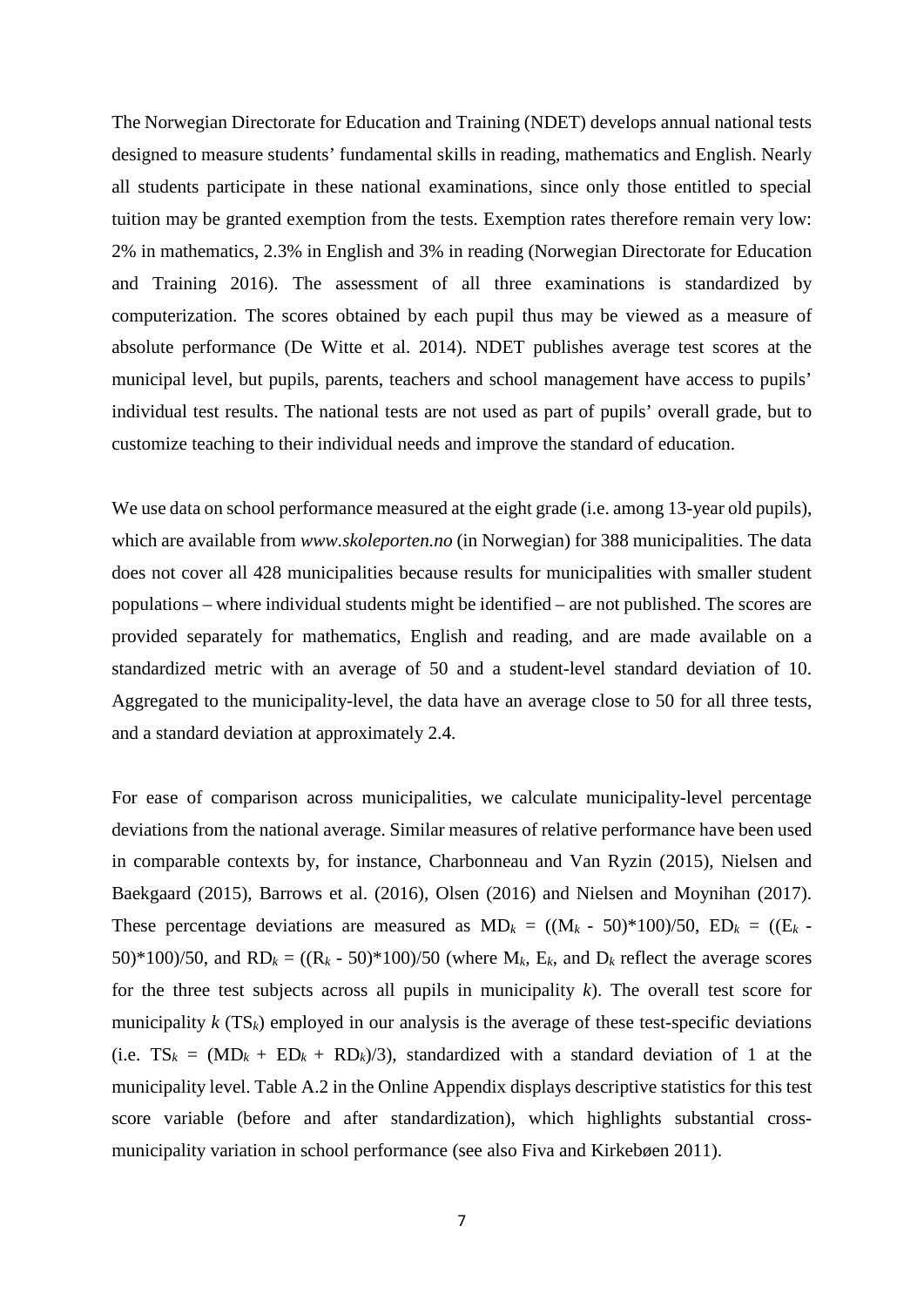#### **Survey data and experimental design**

Norway elected 10,621 council members in the local elections of 2015. We were able to collect e-mail addresses for 8,484 of these councilors, and distributed our survey to all these addresses in late May 2016. By mid-September 2016, we had obtained responses from 3,607 elected representatives across 417 municipalities (ranging from 1 to 31 answers per municipality). Since 592 of the collected e-mail addresses were inactive and 7,843 council members actually received the survey invitation, this yields an overall response rate of 46% (municipalityspecific response rates vary from 3% to 73%). We conducted the survey with an explicit guarantee that all individual responses would be treated fully confidentially, which reduces potential self-serving biases in responses and benefits truthful replies (Heinemann et al. 2016).

The survey includes a set of background characteristics (including respondents' sex, age, education level, marital status, political position, and so on) as well as an experiment manipulating respondents' information about school performance. In the experiment, the 428 municipalities were randomly assigned to one of three information treatments using equal probabilities of assignment (between-subjects design), and all council members within a given municipality obtained the same treatment. A related design might have randomly allocated individual respondents rather than municipalities. We decided against this strategy as we were concerned that respondents in the same municipality might communicate (for instance, during council meetings or by phone), and thereby disrupt the assumption of independence across treatments. In the current context, the limitations of randomizing municipalities rather than individual respondents are small, since we can exploit a large sample of municipalities and council members. We can furthermore include relevant municipality-level controls in our analysis to counteract known sources of potential heterogeneity. Finally, as we show in table A.1. in the Online Appendix, balancing tests indicate that the three sets of councilors are very homogenous in terms of municipality-level and respondent-level characteristics. This confirms the success of the randomization process, and endorses the validity of the inferences drawn from our analysis.

Table 1 presents the performance information treatments as well as the order in which respondents were presented with specific questions or statements. Respondents in the control group were only asked to state their preferences regarding a number of school reform options aimed at improving school performance (more details below). In the other two groups, this reform question was preceded by another question about respondents' perception of school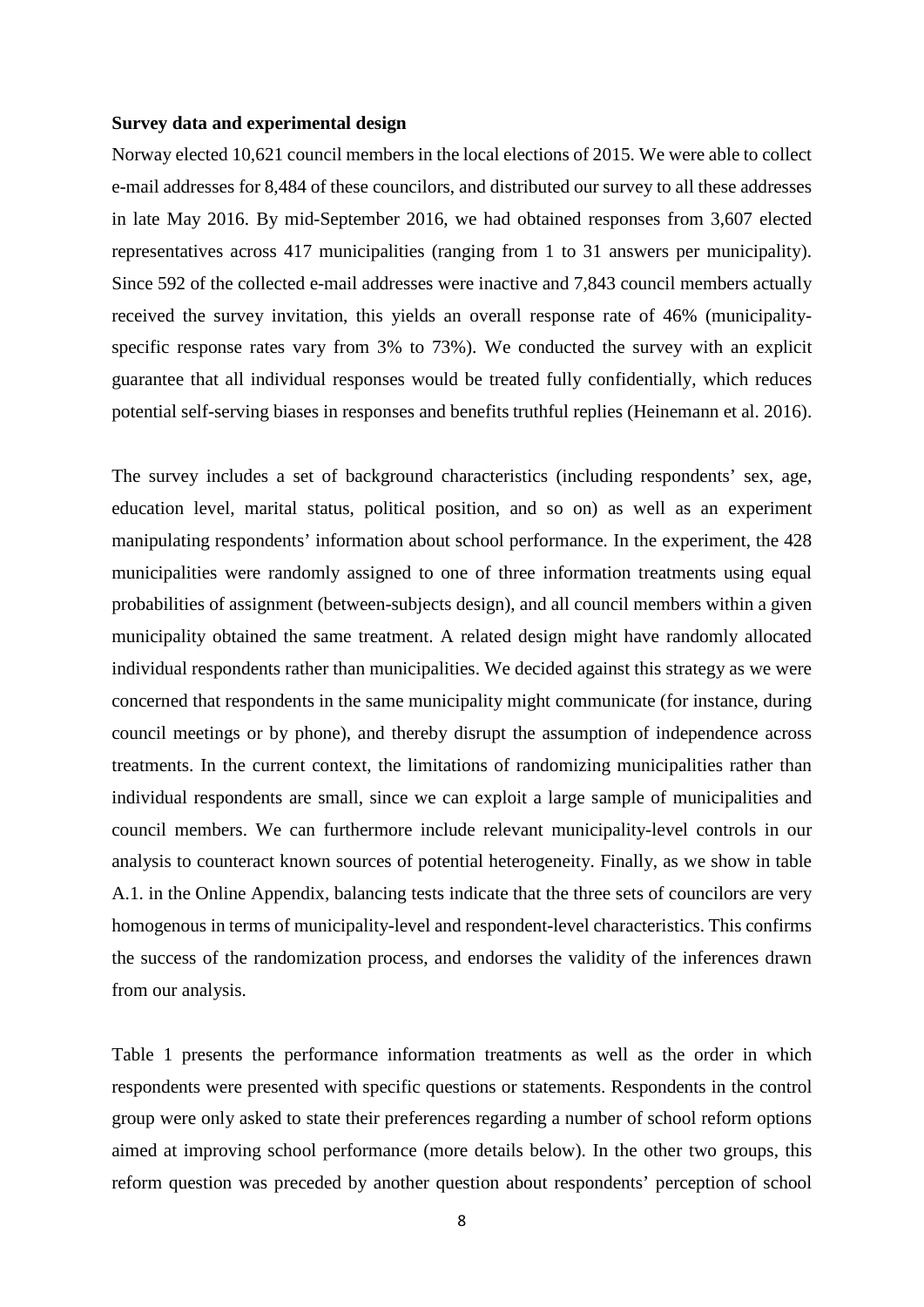performance in the 2015 national school tests. Answers were collected on a five-point scale ranging from "a lot poorer than the average in the country" to "much better than the average in the country" (with an option to reply "Do not know / Do not remember"; coded as missing values). While the 'perception' group was asked about school reform preferences immediately after reporting its performance perception, the 'treatment' group was additionally provided with the municipality's actual performance before seeing the reform question. Given our use of the real test scores, there is no deception in the experimental design. Clearly, however, most municipalities have more than one school, and pupils' performance may differ across these schools. Yet, we are not interested in the good or bad quality of any particular school. Rather, in line with publicly available performance information, our analysis – and thus also our question phrasing – focuses on school performance at the municipality level (see also Nielsen and Baekgaard 2015; Nielsen and Moynihan 2016, 2017).

## TABLE 1 ABOUT HERE

\_\_\_\_\_\_\_\_\_\_\_\_\_\_\_\_\_

\_\_\_\_\_\_\_\_\_\_\_\_\_\_\_\_\_

The inclusion of the performance group in our design serves two main purposes. First, it provides useful information to investigate the accuracy of politicians' information about school performance (Meier et al. 2015; Nielsen and Moynihan 2016) – and thereby elucidates the likely impact of explicitly providing such information to our respondents in the treatment group. Second, school performance might commonly be thought of in very general terms. Providing performance information via test scores in the treatment group thus may lead two things to change at once relative to the control group: i.e. the provision of performance information and a more specific focus on test scores rather than general performance. The perception group focuses respondents' attention on test scores as a specific performance measure (which will increase its salience), and thus allows to disentangle both effects. This also allows testing whether focusing respondents' attention on test scores affects what politicians think about when faced with a set of reform proposals, which may have important practical implications regarding the framing of policy debates (Andersen and Hjortskov 2016; Andersen and Jakobsen 2017).

As is clear from table 1, respondents could select one of more reform options they consider especially important to improve school performance from a fixed-response menu. This menu only presented reform options under the direct control of municipal governments. More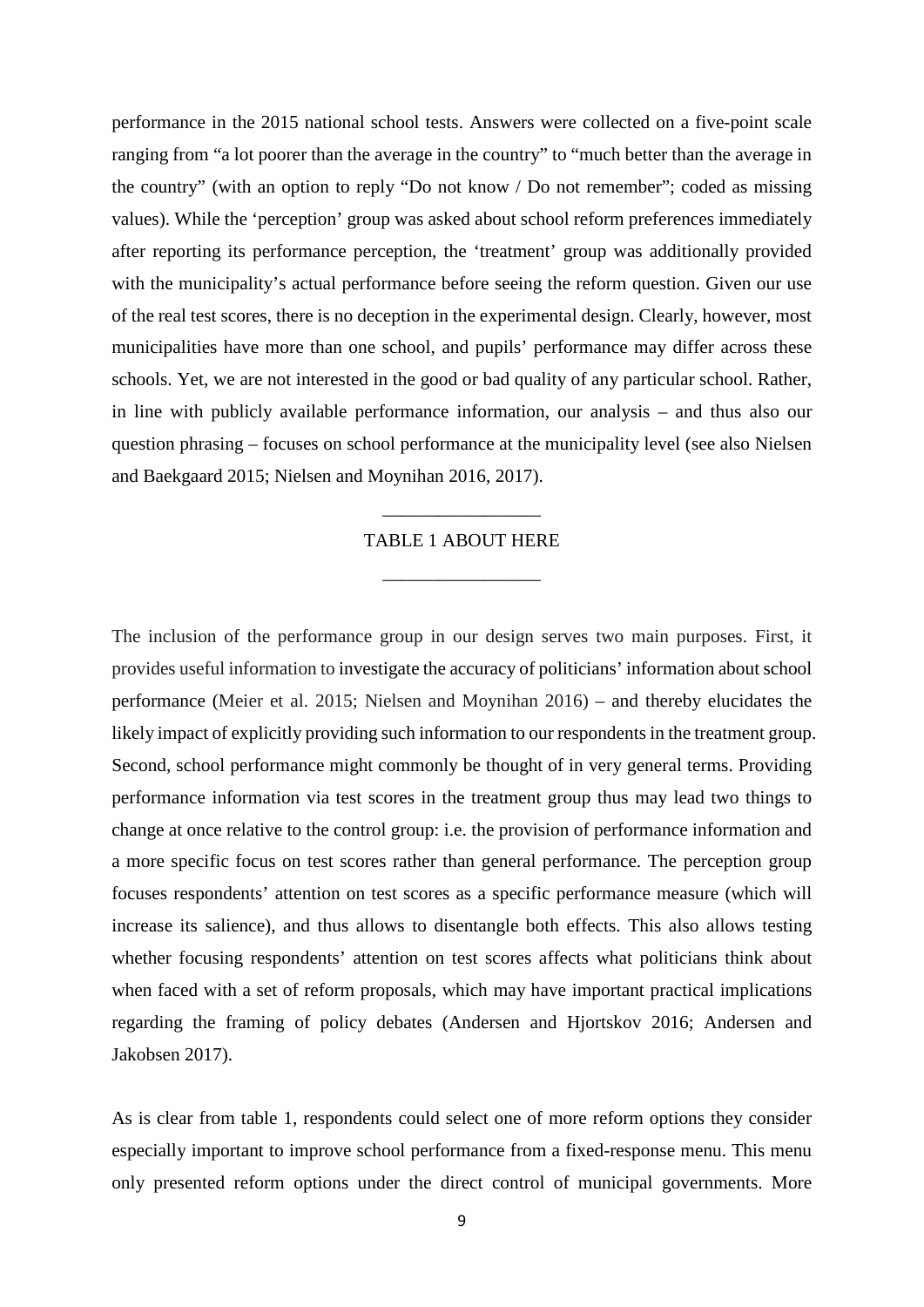encompassing reforms requiring national legislation – such as extending free school choice, increasing teacher wages or changing the length of compulsory basic education – were not included. Our list of options was also restricted to reforms that have been explicitly proposed and/or discussed by Norwegian local governments in recent years, although we provided the option for respondents to write in other reform proposals. Approximately 5% of respondents made use of this option, and offered a wide variety of answers. Since none of these achieved a high frequency, they were not retained in the final analysis. To develop our dependent variables, we recode answers to this question into a set of indicator variables equal to 1 when a specific reform is marked by the respondent, 0 otherwise. Table A.3 in the Online Appendix displays descriptive statistics for all eight reform options, as well as the 'no-reform' option. Only 6% of our respondents indicate that no reforms are necessary, while they on average marked 2.53 reform options with a standard deviation of 1.3 options. Explicitly accounting for the number of options marked by a given respondent in our analysis does not affect any of the findings reported below. The most commonly chosen reforms are linked to the recruitment of betterqualified teachers (41.6%), increased performance accountability for schools (40.8%) and improving assistance to weaker students (39.1%).

As all respondents received the reform items in the same order, one might be concerned about order effects. Yet, our respondents tend to have high education levels and empirical research suggests that such people are less prone to question wording, tone or order and response order effects (Narayan and Krosnick 1996; Geys and Heyndels 2003). Moreover, the most commonly provided responses are those that have attracted substantial debate in our Norwegian setting as (potential) avenues for improved school performance – rather than the first and last options presented in our list. Hence, respondents appear to have selected the reform options most relevant to the issue at hand, rather than be guided by the order of the options.

Finally, it is important to note that the performance information provided to the treatment group does not account for differences in the socio-economic composition of the municipalities' pupils (which tends to affect test scores). This might matter for our findings when politicians interpret the performance information based on knowledge about the socio-economic background of pupils. Recent work by Meier et al. (2015) suggests that middle managers in schools in Denmark and the US "do not provide sophisticated assessment of performance by giving their organization credit for the constraints it meets or discounting the resources it has" (Meier et al. 2015: 1084). We see little reason why politicians would be different (although this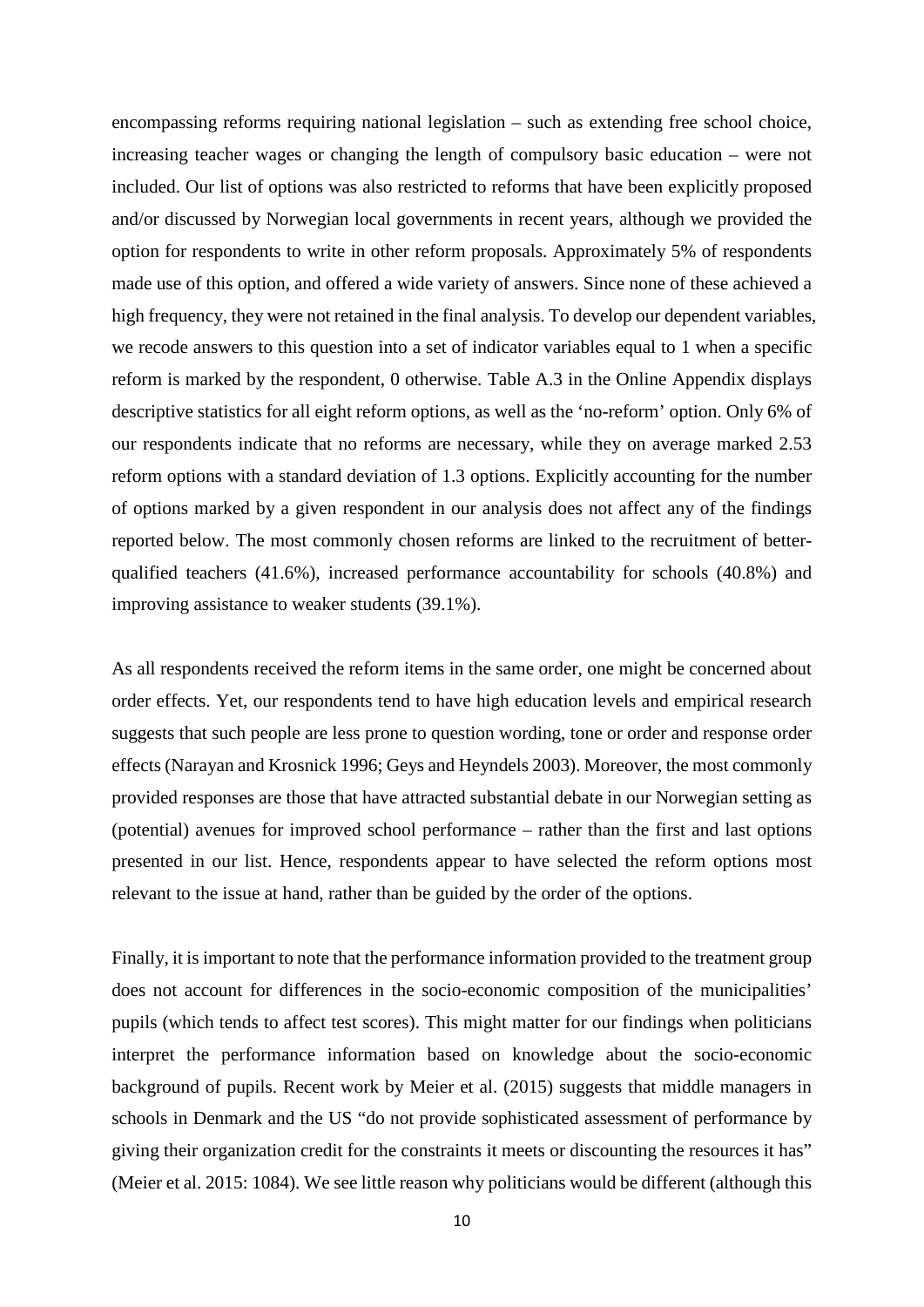is arguably an empirical question in need of further research). Still, even assuming that politicians make sophisticated assessments, this should lead them to discard at least part of the performance information provided. To the extent that such adjustments occur – which we cannot exclude – it would bias our findings towards representing a lower bound to the true effect of explicitly providing test scores.

### **Empirical analyses**

#### **School performance and policy reforms**

Let  $R_{ik}$  denote individual-level responses to the reform indicators m1 to m9 (see table 1) for individual *i* in municipality *k*. We then estimate the following regression model:

$$
R_{ik} = \alpha_0 + \alpha^P + \alpha^T + \beta TS_k + \text{Contents} + \epsilon_{ik} \tag{1}
$$

where  $\alpha^P$  and  $\alpha^T$  are equal to 1 when the observation concerns the perception and treatment groups, respectively, and 0 otherwise (the control group is the excluded reference category). To test Hypothesis 1 we include a variable *TSk*, which captures the test score in municipality *k* as defined above. If actual performance is unimportant for politicians' reform preferences,  $\beta$  = 0 (and non-zero otherwise). The set of control variables includes measures for (log) population size, the share of the municipal population aged 15 years or more with higher education, the share of the population in sparsely populated areas, the share of non-Western immigrants in the population, as well as politicians' age, gender, education, political experience, position as mayor or executive board member, and self-placement on an ideological left-right scale.

To assess whether the explicit provision of performance information matters (Hypothesis 2), we further differentiate  $TS_k$  into three parts. Let  $TS_k^C$  be school performance in municipality *k* assigned to the control group, and with values set to zero if the municipality has not been assigned to the control group. Similarly,  $TS_k^P$  and  $TS_k^T$  measure school performance in the perception and treatment groups. The regression model then becomes:

$$
R_{ik} = \alpha_0 + \alpha^P + \alpha^T + \beta^C T S_k^C + \beta^P T S_k^P + \beta^T T S_k^T + \text{Controls} + \epsilon_{ik} \tag{2}
$$

If performance is unimportant irrespective of the explicit provision of performance information,  $\beta^T = \beta^P = \beta^C = 0$ . If instead the explicit provision of information to politicians matters, we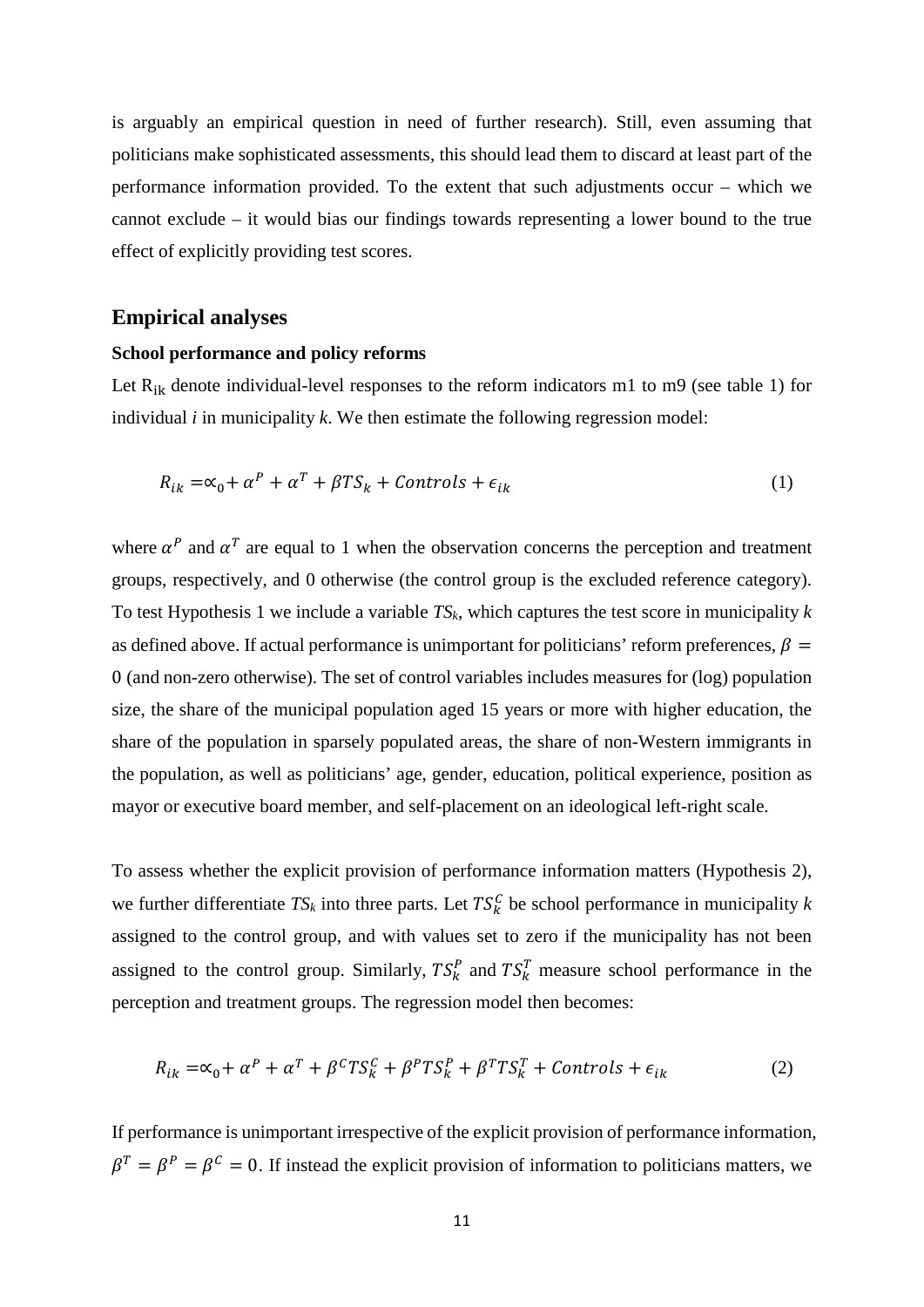should see a point estimate for  $\beta^T$ , which is statistically significantly different than that observed for  $\beta^P$  and  $\beta^C$ .

The results are summarized in table 2. Due to the binary nature of the dependent variables, we estimate logit models, and present coefficients in log odds form (with robust standard errors clustered at the municipality level in parentheses). Panel I assesses the overall effect of school performance, whereas Panel II estimates separate effects for the three information treatment groups. The F-test at the bottom of table 2 evaluates the equality of performance effects across the control, perception and treatment groups (that is,  $\beta^T = \beta^P = \beta^C$ ).

#### TABLE 2 ABOUT HERE

\_\_\_\_\_\_\_\_\_\_\_\_\_\_\_\_\_

\_\_\_\_\_\_\_\_\_\_\_\_\_\_\_\_\_

A first observation in the top panel of table 2 is that, unsurprisingly, better school performance significantly increases the log odds of politicians desiring no reforms (column (1)). In terms of effect size, the point estimate suggests that a one-point increase in school performance (which is equivalent to just over one standard deviation in  $TS_k$ ) increases the probability of marking the no-reform option with 22%, relative to the probability of not marking it (i.e.  $(\text{Exp}(0.197) -$ 1)\*100). Yet, school performance does not have similarly significant effects on all provided reform options. In effect, we only observe statistically significant effects for three out of eight reform options, such that is it important to account for heterogeneity across alternative types of (school) reforms.

A second observation concerns whether politicians' preferences respond to school performance depending on reforms' political costs (Hypothesis 3). As we have no precise measure of the political costs of the proposed reforms, we here rely on a simple comparison of estimated effects of school performance across the reform options. This is a valid approach since our information treatments are unlikely to influence perceived political costs of reforms, and only signal whether potential gains from any reform are high or low. Hence, our findings for the different information treatments are most likely to be driven by differences in political costs across the reforms. The results indicate that better (worse) performance significantly *reduces* (*increases*) the log odds of politicians supporting reforms aimed at recruiting better qualified teachers (column (6)) or introducing stricter school accountability (column (8)). This appears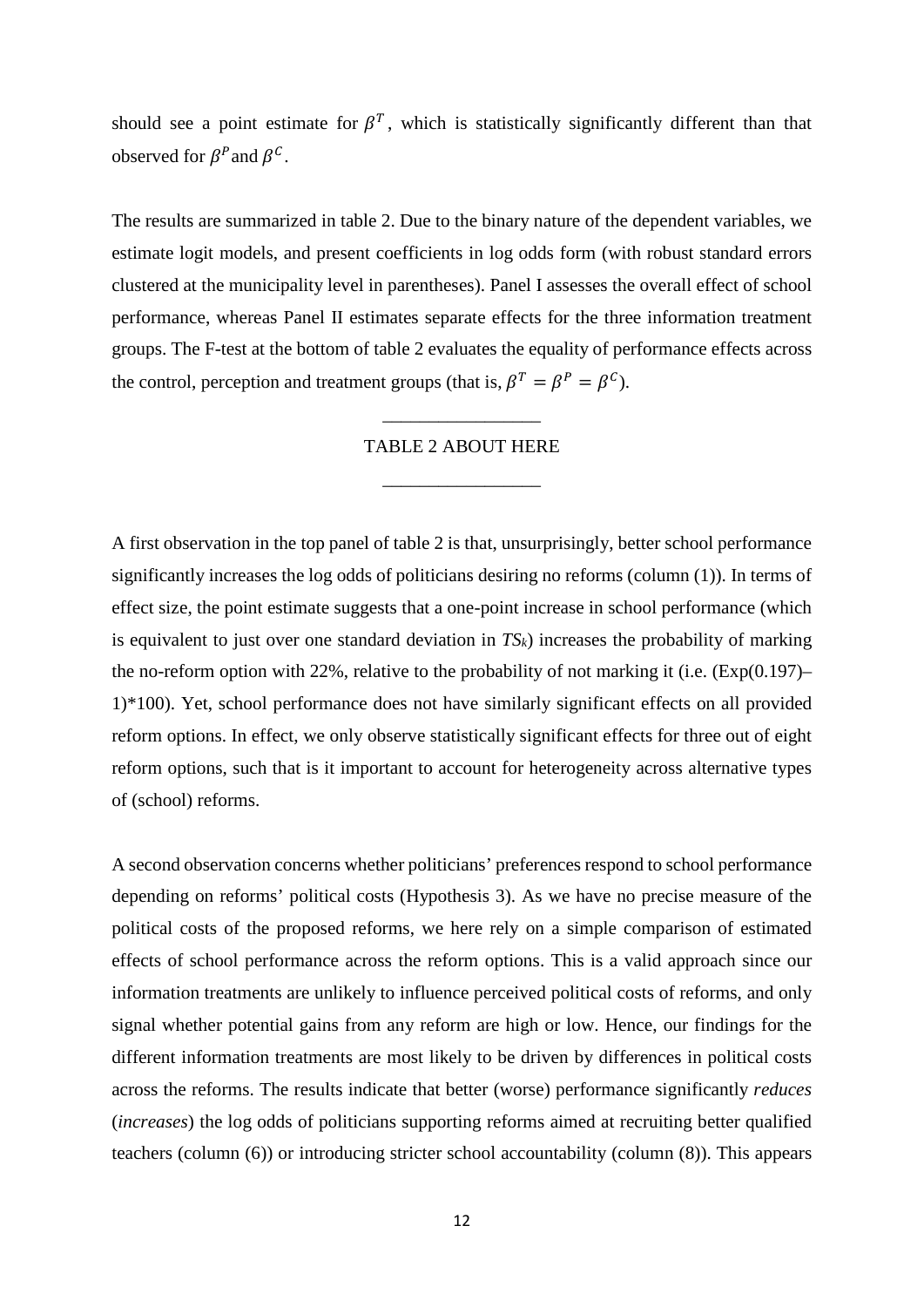reasonable given that such measures are explicitly aimed at increasing pupils' educational attainment (Figlio and Loeb 2011; Chetty et al. 2014). In terms of effect sizes, a one-point increase in school performance reduces the probability of desiring the recruitment of better qualified teachers with 17% and of desiring stricter school accountability with 14% (relative to the probability of not desiring these reforms). Interestingly, a one-point *increase* (decrease) in school performance also *increases* (decreases) the probability of desiring more support for weak students with 10% (relative to the probability of not desiring increased support). While initially surprising, this most likely reflects that good average performance of pupils in a municipality allows shifting attention to the remaining laggards, and explicitly aspire to improve their performance.

Turning to panel II in table 2, we find that the observations discussed above are largely driven by respondents in the 'treatment' group. That is, statistically significant effects in panel II tend to be concentrated in this group. Furthermore, pairwise tests of the coefficient estimates across the three information treatments indicate that we can formally reject equality of the coefficients for the treatment and control groups at the 90% confidence level for m3 (*Improve assistance to weak students*) and the 95% confidence level for m8 (*Keep schools accountable for results*). For m6 (*Recruit better qualified teachers*), the relevant p-value is 0.114. Still, the estimated coefficients are never statistically significantly different across the perception and treatment groups, nor in joint tests across all three information treatments (see the F-test at the bottom of table 2). This suggests that although explicitly providing information about school performance does have some effect on politicians' reform preferences, this influence remains statistically relatively weak. We return to this observation below.

From the results in table 2, it appears that reform options m6, m8 and – though to a lesser extent – m9 are most sensitive to performance information. A factor analysis – based on polychoric correlations to account for the binary nature of the data – confirms that these options are different from the others. Figure 1 presents the rotated factor loadings of the first two components extracted from this factor analysis. The factor loadings vary a lot more on the horizontal than the vertical axis, and only m6, m8 and m9 have positive loadings on the horizontal axis. As they thus appear to capture a clearly distinct subset of reforms, we combine our eight reform measures into two composite reform indicators. Specifically,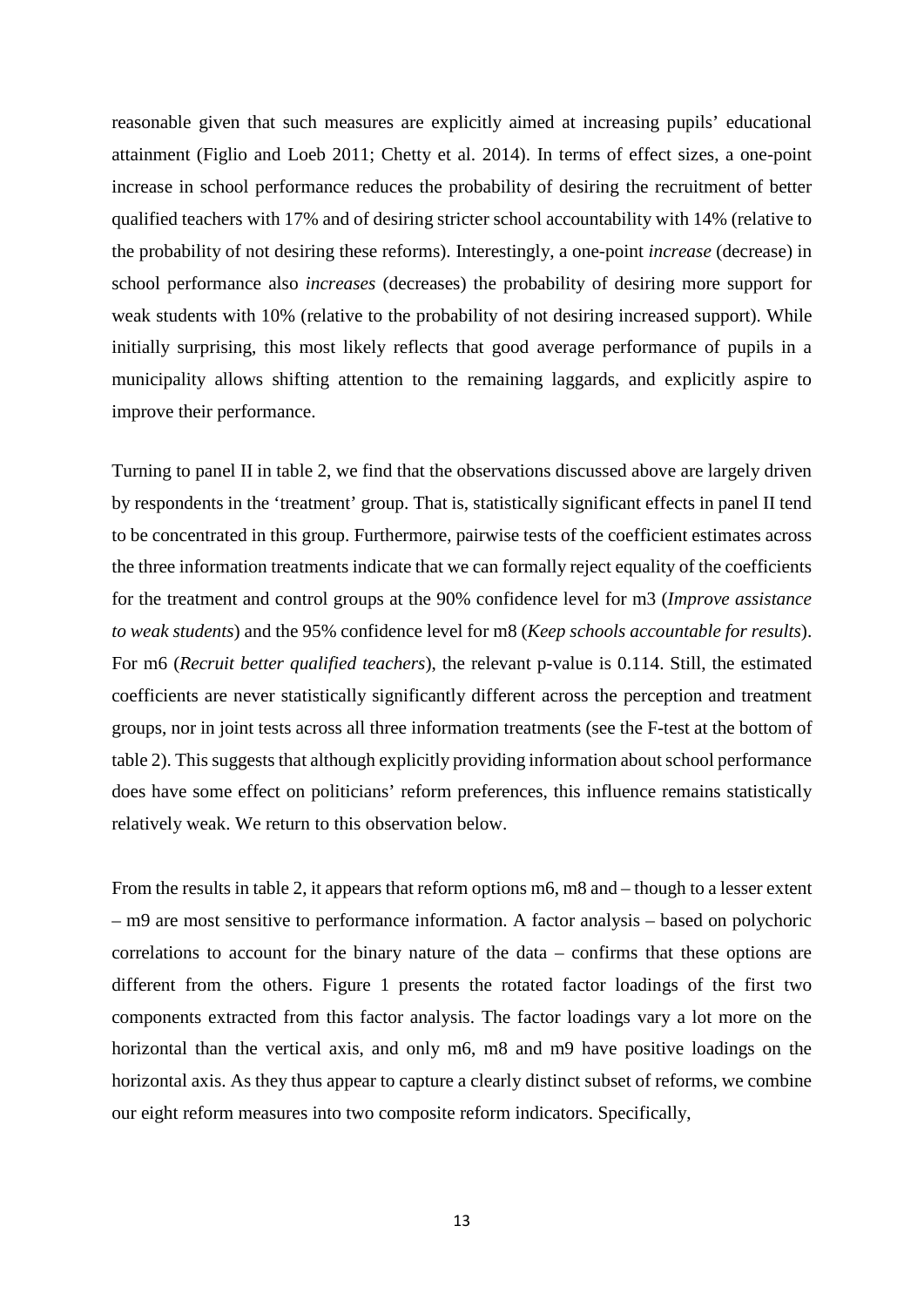$$
R_1 = \frac{m6 + m8 + m9}{3}
$$

$$
R_2 = \frac{m2 + m3 + m4 + m5 + m7}{5}
$$

#### FIGURE 1 ABOUT HERE

\_\_\_\_\_\_\_\_\_\_\_\_\_\_\_\_\_

\_\_\_\_\_\_\_\_\_\_\_\_\_\_\_\_\_

Table A.3 in the Online Appendix displays descriptive statistics for the two composite reform indices  $(R_1, R_2)$ , while Table A.4 shows a replication of table 2 using these reform indices as dependent variables. To illustrate that these two dimensions are theoretically meaningful, we exploit a question on spending allocations included in the survey: "Given the current level of municipal revenues, do you think the [education] program should receive a larger or a smaller share of total revenue, or do you think the current allocation is appropriate?" This question came *before* the survey experiment, and responses were coded as follows: 1 (larger share of revenues), 0 (current allocation is appropriate), and -1 (smaller share of revenues). The bivariate correlation between the  $R_1$  index and preferences for education budget re-allocations is weakly negative (r=-0.07), whereas its correlation with  $R_2$  is strong and positive (r=0.29). These correlations suggest that  $R_2$  can interpreted as an index of resource-related reforms, whereas  $R_1$  is best viewed as a set of governance-related reforms.

#### **Actual and perceived school performance**

Our results thus far indicate that the observed effects are predominantly driven by respondents in the treatment group. Yet, providing performance information appears to have an effect only relative to the control group, but not relative to the perception group. Asking respondents about their perception of school performance thus has (almost) the same effect as providing factual information. This strongly suggests that elected politicians already know school performance in their municipality and asking for their perception works to make this information salient to them. In this section, we test this proposition more directly linking data on politicians' performance perceptions to schools' actual performance from the registry data (for a similar approach, see Charbonneau and Van Ryzin 2012; Favero and Meier 2013). We only employ respondents in the perception group in this analysis. While respondents in the treatment group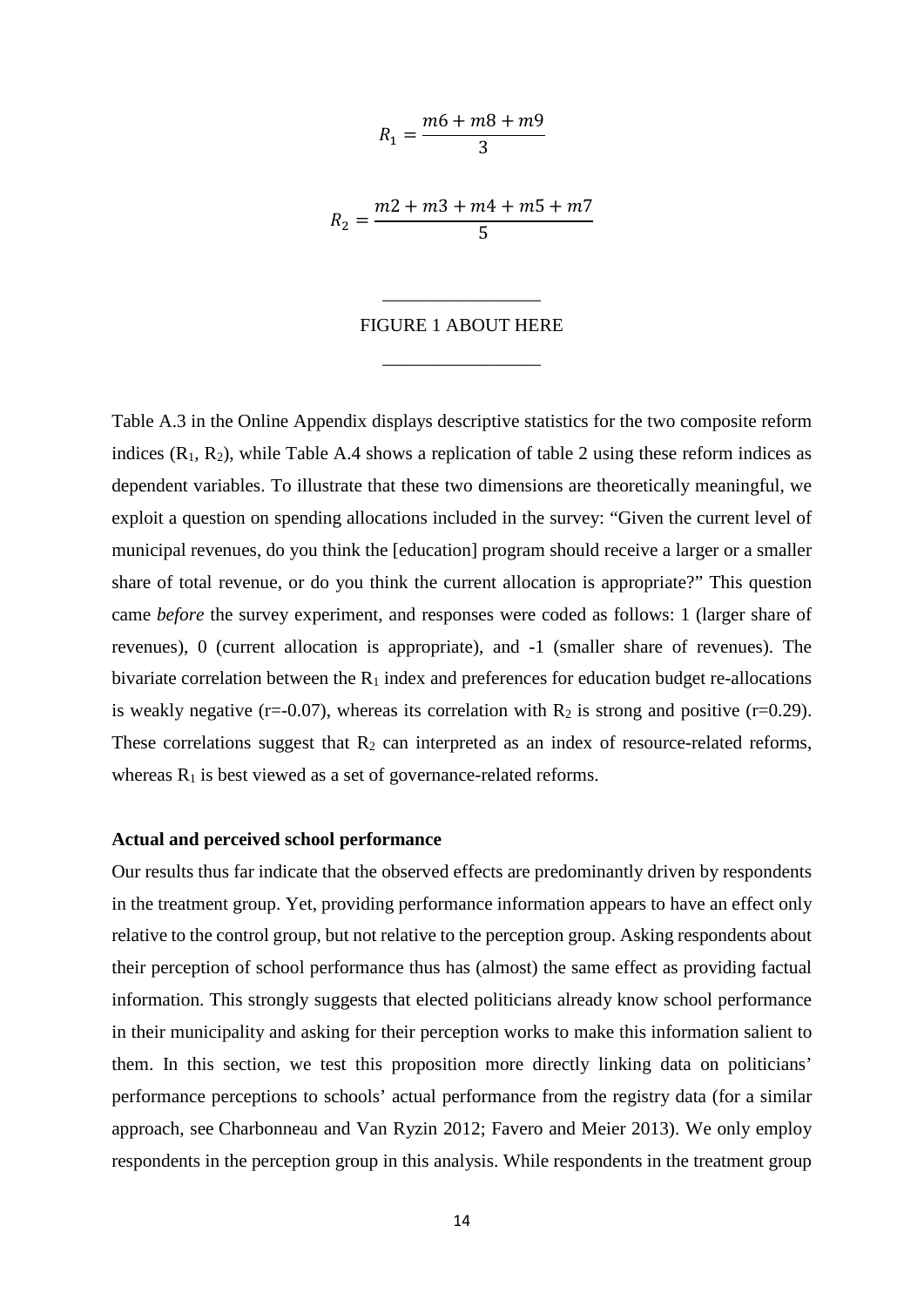likewise reported their perception of school performance (see table 1), they were subsequently shown the actual results. Since the survey software did not prevent respondents returning to previous screens, we cannot exclude that respondents in the treatment group adjusted their expressed perception of school performance after having seen the actual scores.

Figure 2 shows a municipality-level scatterplot of the relationship between actual school-level test scores (on the horizontal axis) and politicians' perceptions of these scores (on the vertical axis). Politicians' perceptions are averaged over all politicians from a given municipality answering our survey. Actual municipality-level test scores are measured as deviations from the national average. The bubble sizes are proportional to the number of observations in each of the 126 municipalities in the perception group, and the line represents a simple linear regression plot (with 95% confidence intervals). Figure 2 shows a substantively meaningful positive correlation between perceived and actual test scores, suggesting that local politicians are, on average, well informed about school performance in their municipality. This is consistent with Nielsen and Moynihan (2016: 2, italics in original), who conclude that Danish elected officials "appear to be knowledgeable enough about the *level* of organizational performance (…), but not so knowledgeable about the *causes* of organizational performance". Meier et al. (2015: 1093) likewise uncover a positive correlation between actual and perceived performance using data from US and Danish school principals, but argue that these correlations tend to remain modest. Even so, they also find that "Danish principals have slightly more accurate perceptions of performance that Texas principals" (Meier et al. 2015: 1093).<sup>3</sup>

### FIGURE 2 ABOUT HERE

\_\_\_\_\_\_\_\_\_\_\_\_\_\_\_\_\_

\_\_\_\_\_\_\_\_\_\_\_\_\_\_\_\_\_

The analysis in Figure 3 suggests that this may reflect the force of local inhabitants' high information level. This figure depicts the relationship between municipality-level test scores in the eighth grade and user satisfaction with primary and secondary schools located in the relevant municipalities. The latter data were obtained from three large surveys conducted by the Agency for Public Management and eGovernment in 2010, 2013 and 2015 (see https://www.difi.no/om-difi/about-difi), and include 26,297 and 27,035 respondents answering a question about satisfaction with primary and secondary education, respectively. The question was: "We want to know your assessment of the services provided by [the following] agencies. If you do not have experience with a service, consider what you have seen, heard or read. How good or bad do you think these services are for those receiving / using it?" The responses were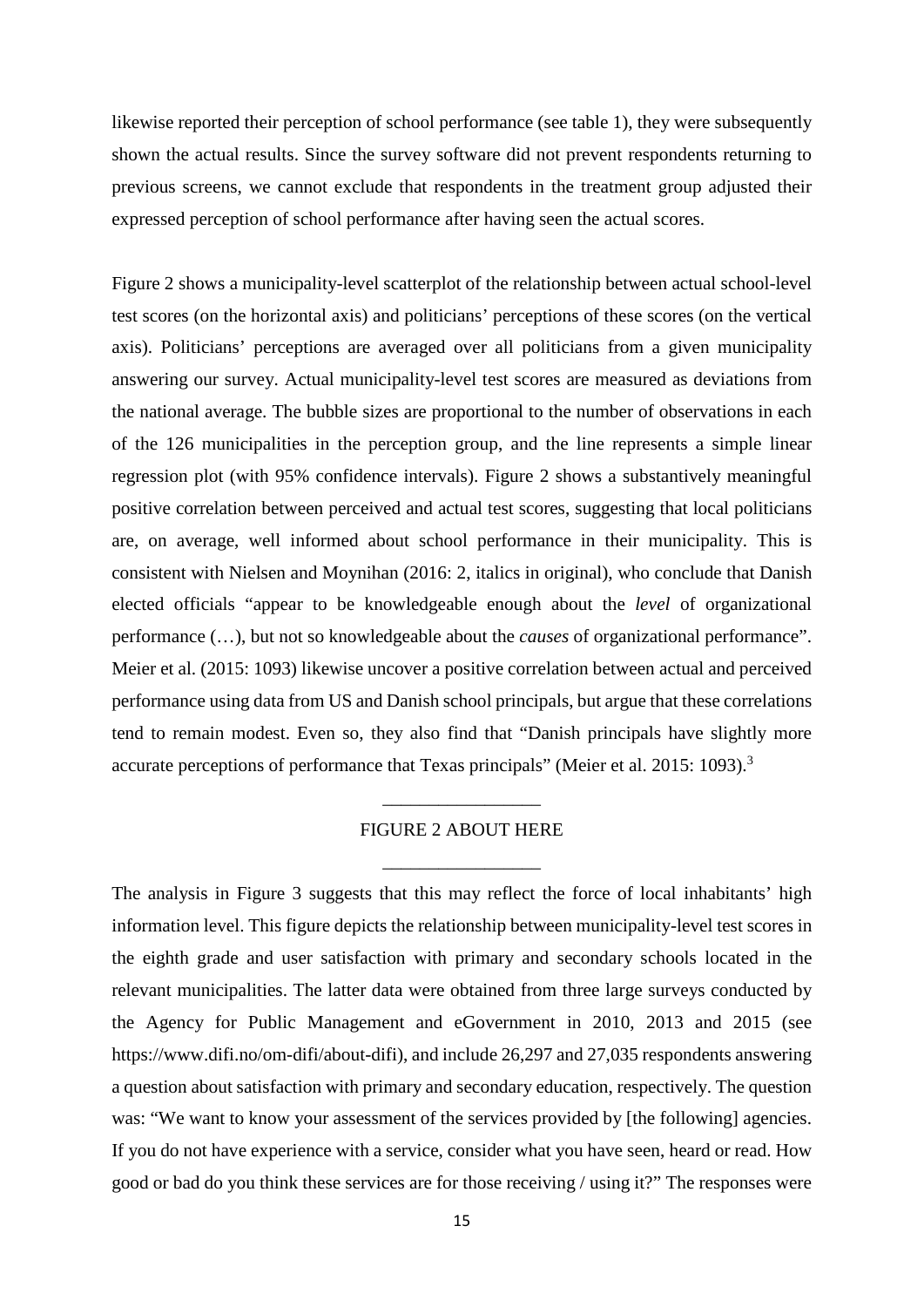recoded from their original seven-point scale (ranging from  $-3$  to  $+3$ ) into a scale from 0 to 100. The diagram on the left shows the relationship between primary school test scores and satisfaction with primary education, while the right diagram contains a placebo check linking primary school scores to satisfaction with secondary schools. While the first scatterplot indicates a strong and positive correlation, the second displays a weak and slightly negative correlation.

### FIGURE 3 ABOUT HERE

\_\_\_\_\_\_\_\_\_\_\_\_\_\_\_\_\_

\_\_\_\_\_\_\_\_\_\_\_\_\_\_\_\_\_

Before concluding, we should rule out that our findings in this section are caused by respondents interrupting the (online) survey to look up school performance results. Since such action would only make sense in the two groups asked about their perceptions, we verify that response times did not vary across our three experimental groups (see column 12 in table A.1). We also replicated the analysis while excluding respondents taking more than 10 (i.e. the average response time), 15 or 20 minutes, which did not affect our results. One might furthermore worry that better informed politicians are more likely to answer the survey. Building on findings by Askim and Hanssen (2008) and Askim (2009) that education is significantly correlated with the likelihood to search and use performance information, we employ politicians' education level as a proxy for their information level. This shows that our results are robust when excluding respondents with higher education from the sample. Likewise, our results are robust to excluding respondents who required no or only few (i.e. 1, 2 or 3) reminders to answer the survey. (Note that if better informed politicians really self-select into answering (earlier), this should exclude the better informed respondents from the analysis.) Both results strongly suggest that our findings are not driven by potential self-selection of better informed respondents into our sample.

## **Discussion**

Our findings indicate that school performance can have a meaningful effect on local politicians' preferences for reforms, but that such influence appears to be stronger for governance-related rather than resource-related reforms. A key lesson from our analysis thus is that focusing politicians' attention on school performance (measured via test scores) affects what politicians think about when faced with a set of reform proposals. As a result, they can be moved towards certain (types of) reform proposals by appropriately framing the discussion about school reform.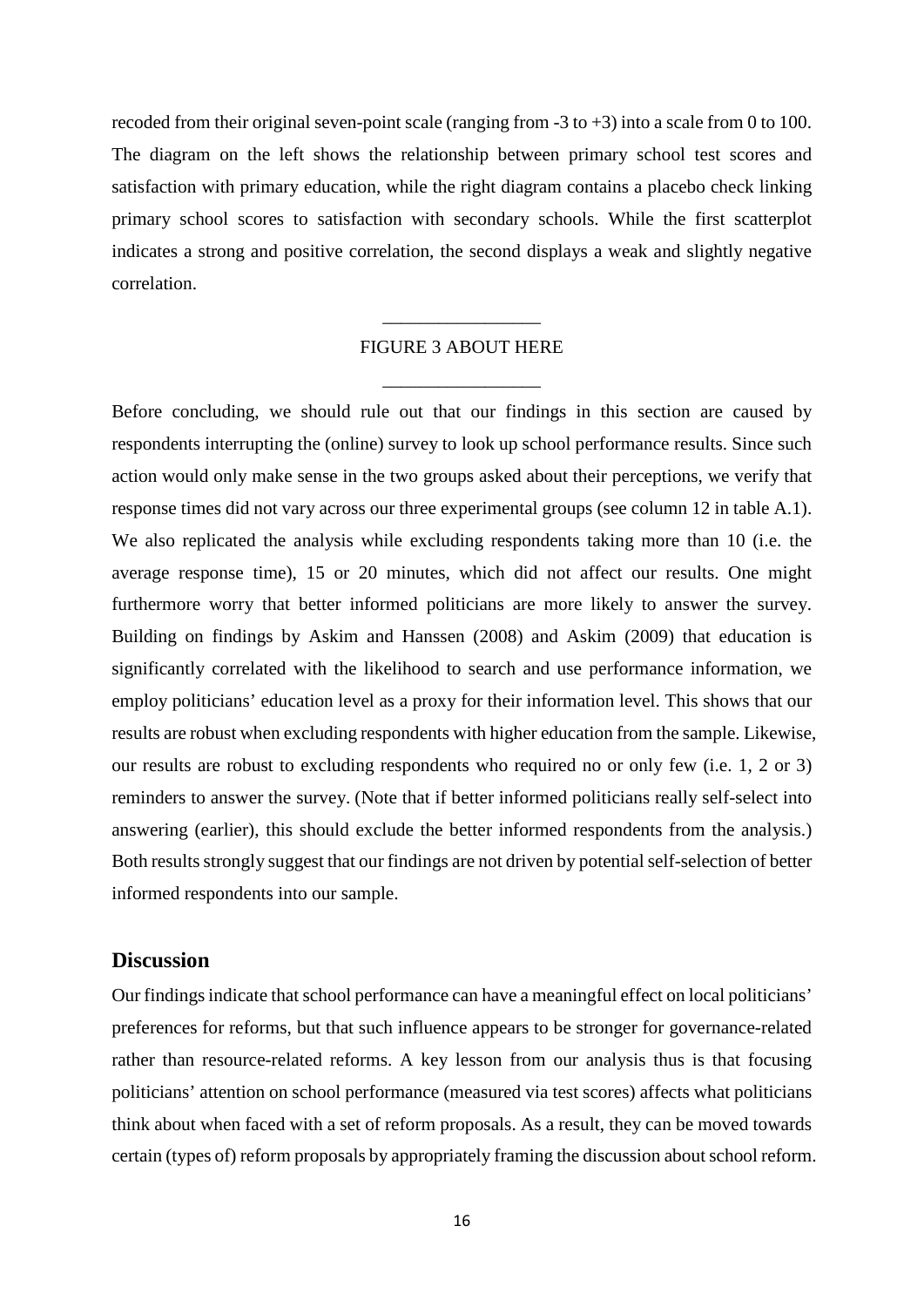This is consistent with recent discussions about the impact of 'strategic communication' on frontline bureaucrats in Andersen and Jakobsen (2017), and can have important practical implications. Indeed, it suggest that strategically stressing certain types of information – such as absolute rather than relative performance statistics – might work to influence the stated policy preferences of political decision-makers.

A closely related lesson from our analysis is that performance statistics do not disappear into a black hole. Elected politicians in Norway are well informed about the relative performance of local schools. A similar positive relation between perceived and actual performance has recently also been observed among Danish elected officials (Nielsen and Moynihan 2016), although Meier et al. (2015) argue that such correlations remain modest among both US and Danish school principals. While the association between perceived and actual performance remains fairly modest also in our Norwegian setting, it is clear that politicians appear willing and able to adjust their policy preferences based on such feedback. As such, providing politicians with performance information is likely to have a measurable impact (see also Demaj 2017).

Finally, confirming earlier work by Charbonneau and Van Ryzin (2012), our results also indicate that the general public is well-informed about the performance of their local schools. This finding contributes to recent experimental work on citizens' use of performance information. Baekgaard and Serritzlew (2016) show that citizens' ability to interpret information about public sector performance depends on their prior beliefs. Olsen (2017) shows that episodic information (e.g., personal case stories) often crowds out quantitative performance data in citizens' recall of performance information. Our findings suggest that despite such likely influences on citizens' *interpretation* of performance data, they generally are able to avoid mis-attributions of good/bad performance across schools at different education levels. This clearly is crucial in keeping governments accountable by giving politicians an incentive to keep themselves informed as well (James 2011).

## **Conclusion**

This article contributes to the recent literature on the relation between public performance use and reform preferences in the public sector in two ways (Salge 2011; Nielsen 2014; Nielsen and Baekgaard 2015; George et al. 2016; Nicholson-Crotty et al. 2017). First, we turn attention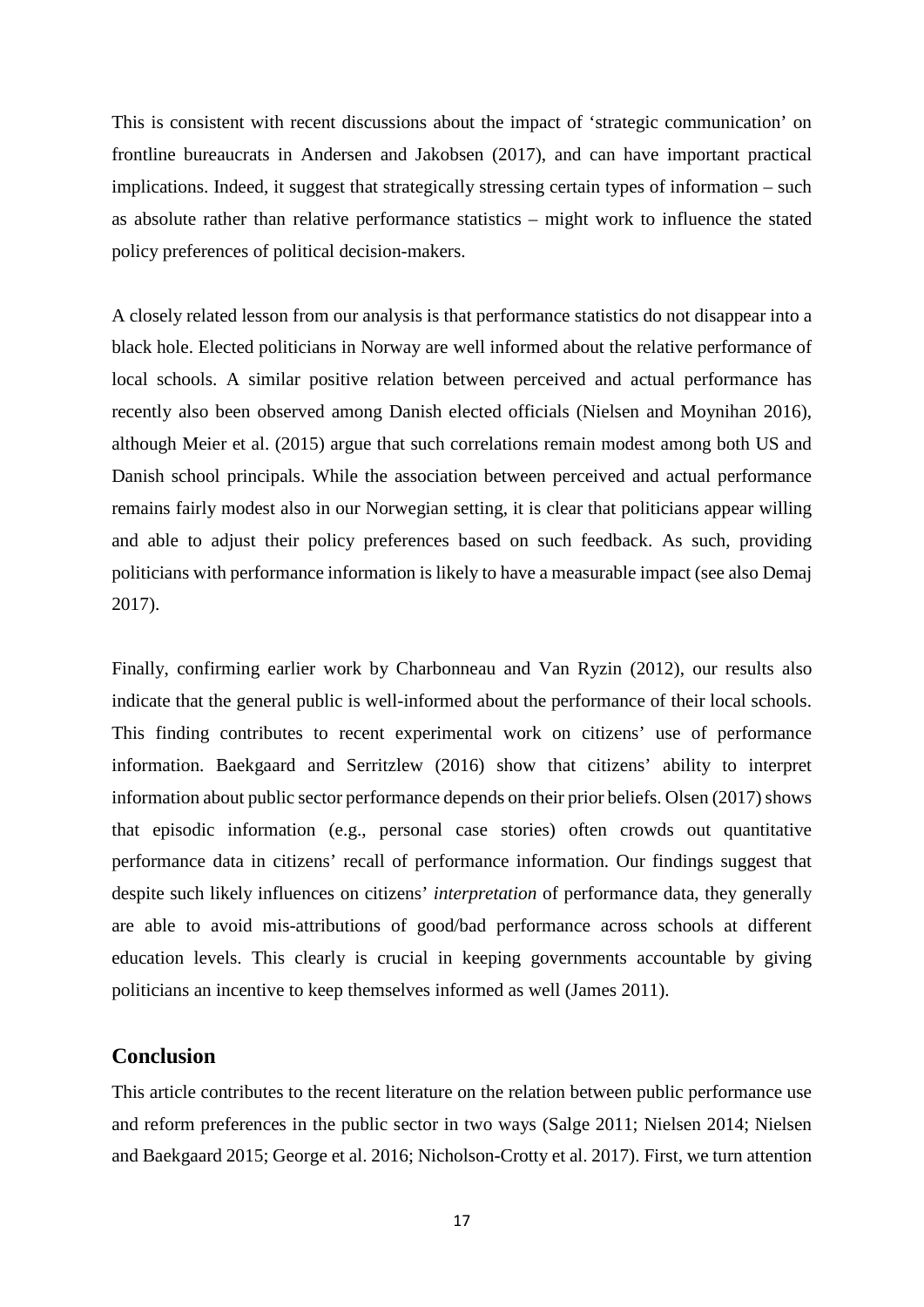to the reform preferences of political decision-makers rather than bureaucrats. This is important since elected politicians hold key decision-making power over structural reforms. Second, our analysis covers a broad spectrum of reform options. This allows characterizing heterogeneity in the sensitivity of various reforms to performance information, which we argue is consistent with differences in these reforms' political costs. Our findings suggest that school performance is most strongly related to preferences for (politically costly) governance-related reforms. Moreover, we show that local politicians in Norway are well informed about school performance, which can be linked to local citizens' high and specifically targeted information about outcomes in the education sector.

Future research should first of all assess the generalizability of these findings. One could argue that education is an atypical case since school results feature prominently in news media, and attracts considerable attention. In line with this argument, Askim (2007: 453) finds that performance information utilization is "higher among councilors working with elderly care, administrative affairs, and educational affairs". It would therefore be interesting to study how elected politicians respond to performance information in less salient policy fields, such as digital security, research quality or the efficiency of development aid. This could also help shed more light on the importance of citizens' information – which is likely to be lower for less salient policy fields – for politicians' information levels and accountability.

Future research would also benefit from analyzing natural or field experiments: e.g. data on politicians' preferences for (or decisions on) reforms before and after performance indicators were made available. This design would be particularly useful when the performance information is produced by higher-level governments or independent organizations (James and Van Ryzin 2017). One recent example in this direction is the experimental study of 57 actual legislators by Demaj (2017). He shows that providing politicians with performance information increases the likelihood of strong deviations from the status quo allocation.

A third avenue for further research concerns the particular importance that information about negative performance assessments appears to hold. While negativity bias in citizens' and politicians' perception of performance has recently gained renewed attention (Hood and Dixon 2010; Olsen 2015a,b; James et al. 2016; Nielsen and Moynihan 2017), the possible link between negative performance information and the "widely observed behavioural tendency of blame-avoidance in politics and public administration" (James, 2004; Hood 2007) has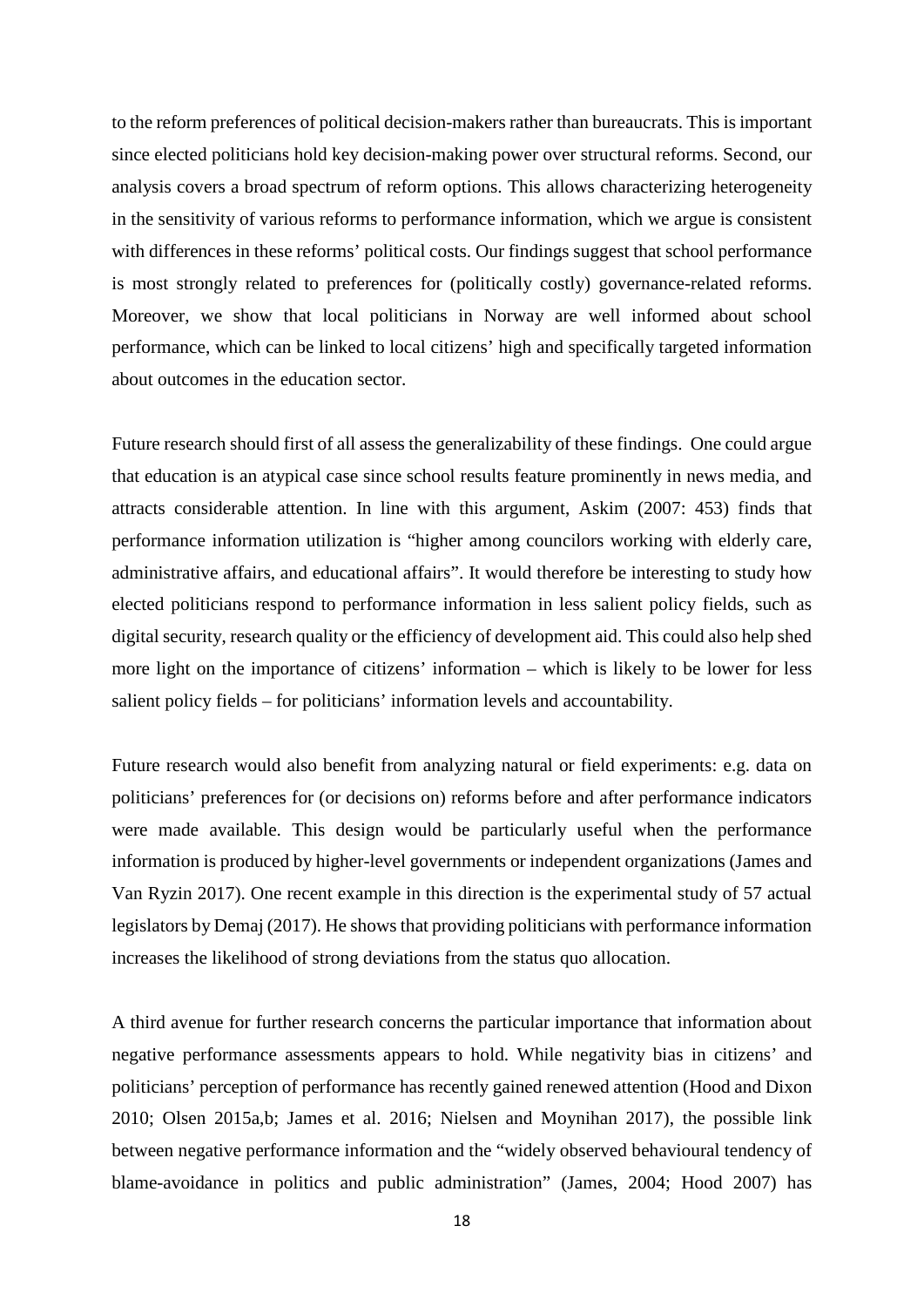remained understudied. As such, we have at best a limited understanding of the translation of negative performance information into various forms of blame avoidance by, and blame shifting between, politicians and bureaucrats. Recent experimental evidence, however, indicates that the option to shift blame can "constitute a strong motive for the delegation of a decision right" (Bartling and Fischbacher 2012: 67). This at least suggests that delegation of authority and the outsourcing of public policies may gain in prominence when politicians believe that negative outcomes are more likely to occur – and the option to shift blame becomes more valuable.

Finally, existing studies on the impact of performance information mostly focus on either politicians or street-level bureaucrats. No analyses as yet exist addressing the possible interrelation between administrative and political responses to performance data. One hypothesis might be that government agencies only take action to improve on poor performance when they believe politicians otherwise may take harsh(er) steps affecting employees negatively. Alternatively, government agencies might respond independently of expected political reactions, particularly when staff members think that the indicators offer a fair representation of agency performance (e.g., when they derive from independent organizations). Empirical studies addressing these hypotheses would be very valuable to gain a more complete understanding of policy-makers' responses to performance information.

#### **ENDNOTES:**

- 1. Nielsen and Moynihan (2016a,b) use survey experiments to look at how Danish local politicians attribute bureaucratic responsibility for performance, but do not link this to reform preferences. Baekgaard et al. (2017) use survey experiments among a similar subject pool to assess whether performance information is more likely to be ignored when it is at odds with politicians' prior attitudes.
- 2. We performed a content analysis of the Norwegian media archive Atext over the period 2009-2016. Using the search string "school closures", we see a peak in the number of news stories during the final rounds of municipalities' budget preparations in the fourth quarter of the year (details upon request).
- 3. The analysis in Online Appendix A.4 confirms these results using a regression-based framework with extensive control variables.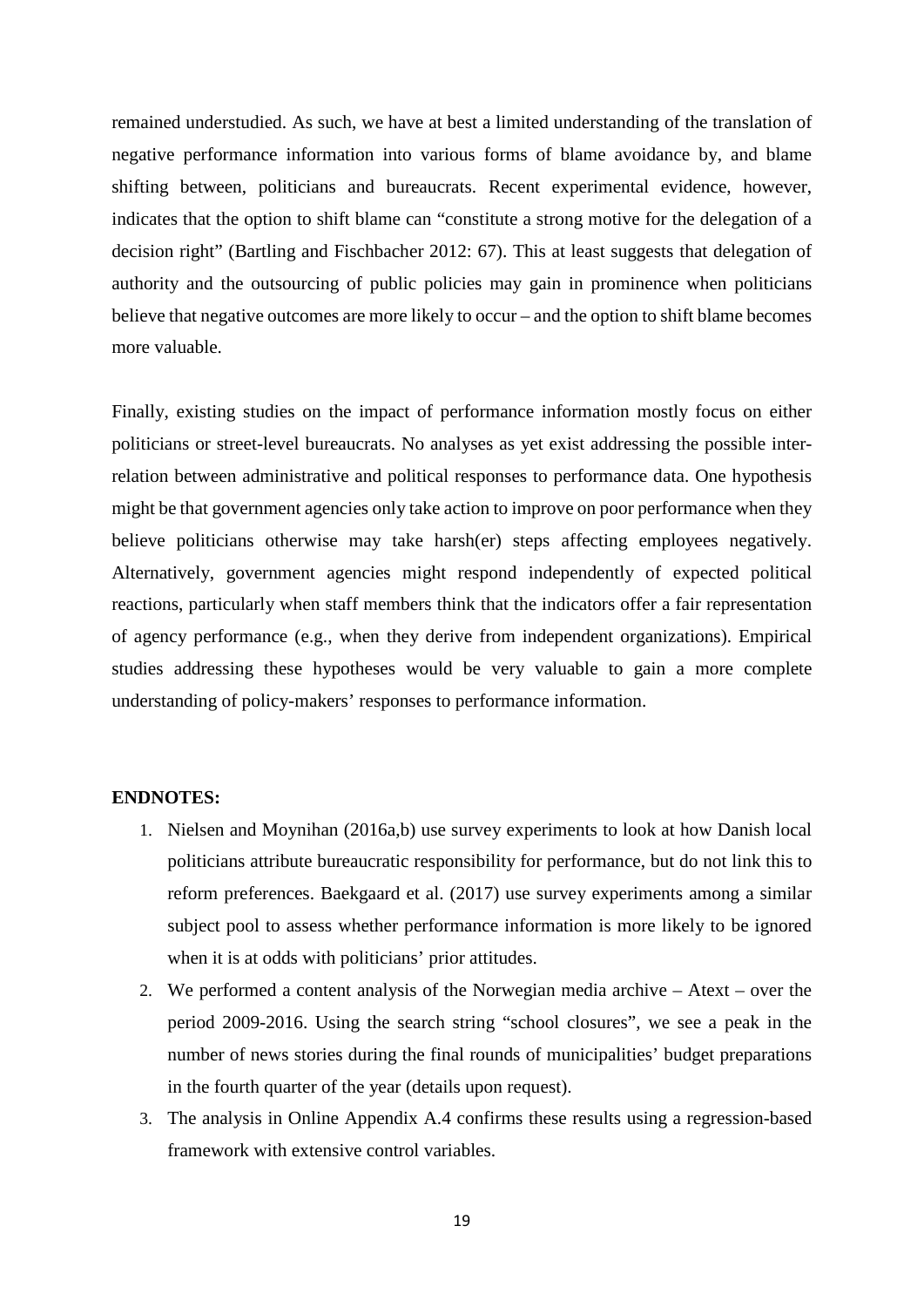## **References**

- Andersen, Simon Calmar and Morten Hjortskov. 2016. Cognitive Biases in Performance Evaluations. *Journal of Public Administration Research and Theory* 26(4): 647-662.
- Andersen, Simon Calmar and Morten Jakobsen. 2017. Policy Positions of Bureaucrats at the Front Lines: Are they Susceptible to Strategic Communication? *Public Administration Review* 77(1): 57-66.
- Andersen, Simon Calmar and Donald P. Moynihan. 2016. Bureaucratic Investments in Expertise: Evidence from a Randomized Controlled Field Trial. *Journal of Politics* 87(4): 1032-1044.
- Asatryan, Zareh, Friedrich Heinemann and Hans Pitlik. 2017. Reforming the Public Administration: The Role of Crisis and the Power of Bureaucracy. *European Journal of Political Economy* forthcoming.
- Askim, Jostein. 2007. How do Politicians use Performance Information? An Analysis of the Norwegian Local Government Experience. *International Review of Administrative Sciences* 73(3): 453-472.
- Askim, Jostein and Gro Sandkjaer Hanssen. 2008. Councillors' Receipt and Use of Citizen Input: Experience from Norwegian Local Government. *Public Administration* 86(2): 387- 409.
- Askim, Jostein. 2009. The Demand Side of Performance Measurement: Explaining Councillors' Utilization of Performance Information in Policymaking. *International Public Management Journal* 12(1): 24-47.
- Askim, Jostain, Åge Johnsen and Knut-Andreas Christophersen. 2008. Factors behind Organizational Learning from Benchmarking: Experiences from Norwegian Municipal Benchmarking Networks. *Journal of Public Administration Research and Theory* 18: 297- 320.
- Baekgaard, Martin and Søren Serritzlew. 2016. Interpreting Performance Information: Motivated Reasoning or Unbiased Comprehension. *Public Administration Review* 76(1): 73-82.
- Baekgaard, Martin, Julian Christensen, Casper M. Dahlmann, Asbjørn Mathiasen and Niels B.G. Petersen. 2017. The Role of Evidence in Politics: Motivated Reasoning and Persuasion among Politicians. *British Journal of Political Science*, forthcoming.
- Barrows, Samuel, Michael Henderson, Paul E. Peterson, and Martin R. West. 2016. Relative Performance Information and Perceptions of Public Service Quality: Evidence from American School Districts. *Journal of Public Administration Research and Theory*, 26, 571- 583.
- Bartling, Björn, and Urs Fischbacher. 2012. Shifting the Blame: On Delegation and Responsibility. *Review of Economic Studies* 79(1): 67-87.
- Bjørnholt, Bente, Martin Bækgaard and Kurt Houlberg. 2016. Does Fiscal Austerity Affect Political Decision-Makers' Use and Perception of Performance Information? *Public Performance & Management Review* 39(3): 560-580.
- Bonesrønning, Hans. 2013. Public Employees and Public Sector Reform Implementation. *Public Choice* 156: 309-327.
- Boyne, George. 1998. The Determinants of Variations in Local Service Contracting: Garbage in, Garbage out? *Urban Affairs Review* 34(1): 150-163.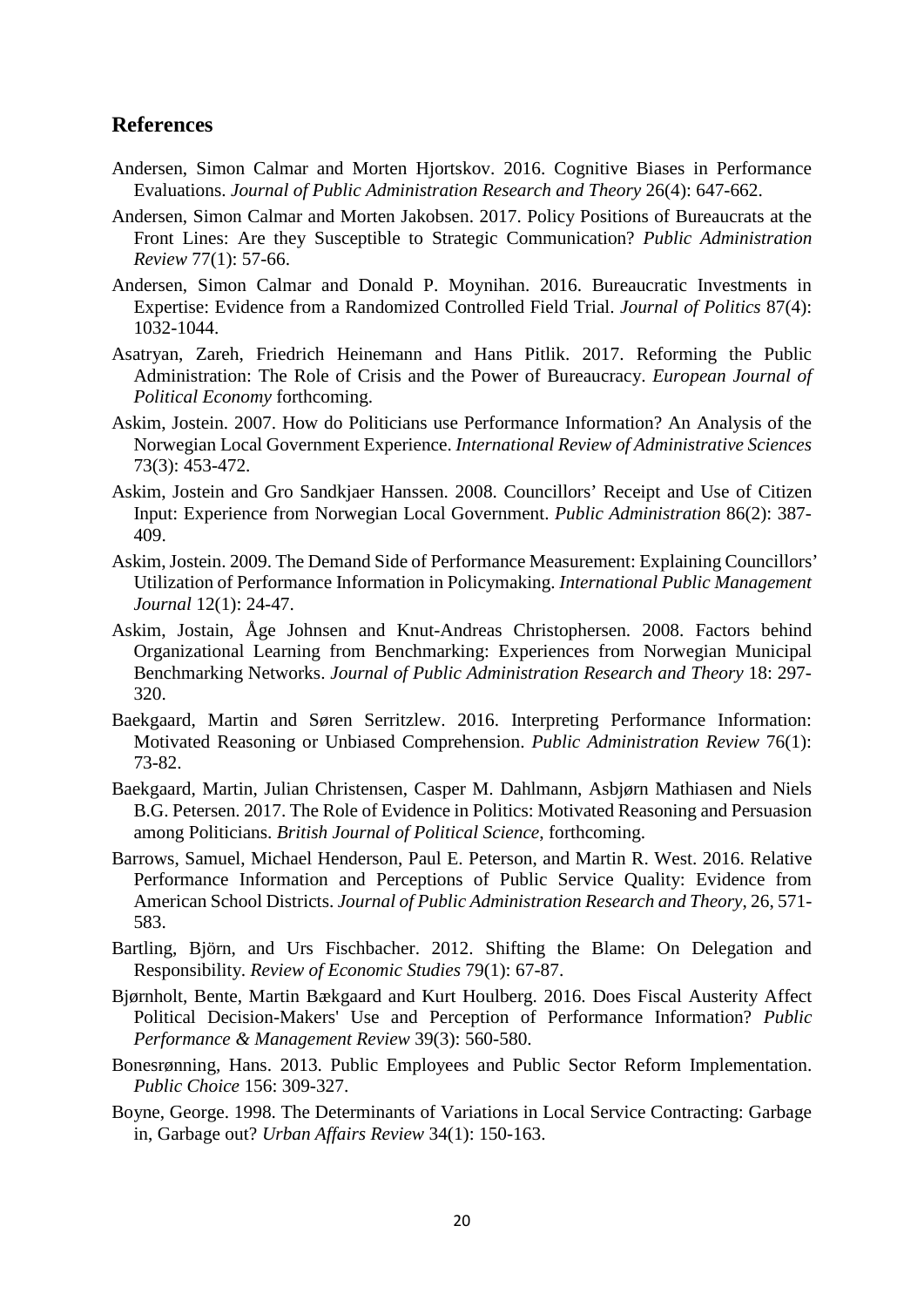- Boyne, George, Oliver James, Peter John and Nicolai Petrovsky. 2009. Democracy and Government Performance: Holding Incumbents Accountable in English Local Governments. *Journal of Politics* 71(4): 1273-1284.
- Charbonneau, Étienne and Gregg Van Ryzin. 2012. Performance Measures and Parental Satisfaction with New York City Schools. *American Review of Public Administration* 42(1): 54-65.
- Charbonneau, Étienne and Gregg Van Ryzin. 2015. Benchmarks and Citizen Judgments of Local Government Performance: Findings from a Survey Experiment. *Public Management Review* 17(2): 288-304.
- Crozier, Michel. 1964. *The Bureaucratic Phenomenon*. Chicago: University of Chicago Press.
- Chetty, Raj, John N. Friedman and Jonah E. Rockoff. 2014. Measuring the Impacts of Teachers I: Evaluating Bias in Teacher Value-Added Estimates. *American Economic Review* 104(9): 2593-2632.
- Demaj, Labinot. 2017. What Can Performance Information Do to Legislators? A Budget-Decision Experiment with Legislators. *Public Administration Review* 77: 366-379.
- De Witte, Kristof, Benny Geys and Catharina Solondz. 2014. Public Expenditures, Educational Outcomes and Grade Inflation: Theory and Evidence from a Policy Intervention in the Netherlands, *Economics of Education Review* 40: 152-166.
- Druckman, James N., Cari Lynn Hennessy, Kristi St. Charles, and Jonathan Webber. 2010. Competing Rhetoric over Time: Frames versus Cues. *Journal of Politics* 72(1): 136-148.
- Favero, Nathan and Kanneth J. Meier. 2013. Evaluating Urban Public Schools: Parents, Teachers, and State Assessments. *Public Administration Review* 73: 401-412.
- Figlio, David and Susanna Loeb. 2011. School Accountability. In *Handbook of Economics of Education (Volume 3)*, edited by Eric Hanushek, Stephen Machin, and Ludger Woessmann. Amsterdam: North Holland.
- Fiva, Jon and Lars Kirkebøen. 2011. Information Shocks and the Dynamics of the Housing Market. *Scandinavian Journal of Economics* 113: 525-552.
- George, Bert, Sebastian Desmidt, Poul Nielsen and Martin Baekgaard. 2016. Rational Planning and Politicians' Preferences for Spending and Reform: Replication and Extension of a Survey Experiment. *Public Management Review* forthcoming.
- Gerrish, Ed. 2016. The Impact of Performance Management on Performance in Public Organizations: A Meta-Analysis. *Public Administration Review* 76(1): 48-66.
- Geys, Benny and Bruno Heyndels. 2003. The Influence of 'Cognitive Sophistication' on Ballot Layout Effects. *Acta Politica*, 38(4): 295-311.
- Geys, Benny and Rune Sørensen. 2016. Revenue Scarcity and Government Outsourcing: Evidence from Norwegian Local Governments. *Public Administration* 94(3): 769-788.
- Heinemann, Friedrich, Eckhard Janeba, Christoph Schröder and Frank Streif. 2016. Fiscal Rules and Compliance Expectations: Evidence for the German Debt Brake. *Journal of Public Economics* 142: 11-23.
- Hood, Christopher. 2007. What Happens when Transparency meets Blame-avoidance? *Public Management Review* 9(2): 191-210.
- Hood, Christopher and Ruth Dixon. 2010. The political payoff from performance target systems: No-brainer or no-gainer? *Journal of Public Administration Research and Theory* 20(2): 281-298.
- James, Oliver. 2004. The UK Core Executive's Use of Public Service Agreements as a Tool of Governance. *Public Administration* 82(2): 397-419.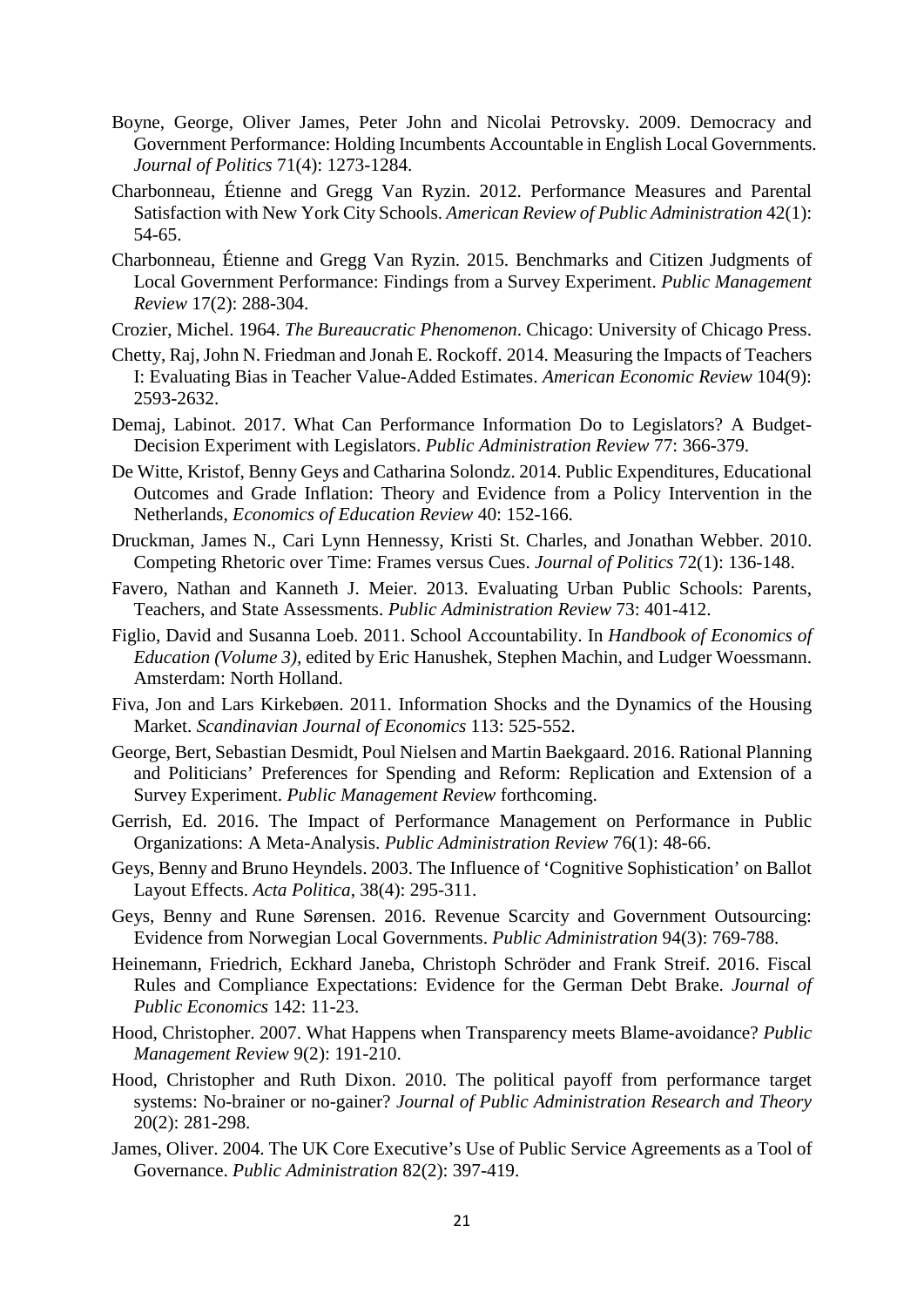- James, Oliver. 2011. Performance Measures and Democracy: Information Effects on Citizens in Field and Laboratory Experiments. *Journal of Public Administration Research and Theory* 21(3): 399-418.
- James, Oliver and Peter John. 2007. Public Management at the Ballot Box: Performance Information and Electoral Support for Incumbent English Local Governments. *Journal of Public Administration Research and Theory* 17(4): 567-580.
- James, Oliver and Alice Moseley. 2014. Does Performance Information about Public Services Affect Citizens' Perceptions, Satisfaction and Voice Behaviour? Field Experiments with Absolute and Relative Performance Information. *Public Administration* 92(2): 493-511.
- James, Oliver, Sebastian Jilke, Carolyn Petersen and Steven Van de Walle. 2016. Citizens' Blame of Politicians for Public Service Failure: Experimental Evidence about Blame Reduction through Delegation and Contracting. *Public Administration Review*, 76: 83-93.
- James, Oliver and Gregg G. Van Ryzin. 2017. Incredibly Good Performance: An Experimental Study of Source and Level Effects on the Credibility of Government. *American Review of Public Administration* 47(1): 23-35.
- Johnsen, Åge. 2012. Why Does Poor Performance get so much Attention in Public Policy? *Financial Accountability & Management* 28(2): 121-142.
- Kroll, Alexander. 2015. Drivers of Performance Information Use: Systematic Literature Review and Directions for Future Research. *Public Performance and Management Review*, 38, 3, 459-486.
- Meier, Kenneth J., Søren C. Winter, Laurence J. O'Toole, Nathan Favero and Simon Calmar Andersen. 2015. The Validity of Subjective Performance Measures: School Principals in Texas and Denmark. *Public Administration* 93(4): 1084-1101.
- Moynihan, Donald P. 2008. *The Dynamics of Performance Management: Constructing Information and Reform*. Washington, DC: Georgetown University Press.
- Moynihan, Donald P. and Sanjay Pandey. 2010. The Big Question for Performance Management: Why Do Managers Use Performance Information? *Journal of Public Administration Research and Theory* 20: 849-866.
- Mueller, Dennis. 2003. *Public Choice III*. Cambridge: Cambridge University Press.
- Narayan, S. and Jon Krosnick 1996. Education Moderates Some Response Effects in Attitude Measurement. *Public Opinion Quarterly*, 60: 58-88.
- Nicholson-Crotty, Sean, Jill Nicholson-Crotty and Sergio Fernandez. 2017. Performance and Management in the Public Sector: Testing a Model of Relative Risk Aversion. *Public Administration Review* 77(4).
- Nielsen, Poul. 2014. Learning from Performance Feedback: Performance Information, Aspiration Levels, and Managerial Priorities. *Public Administration* 92: 142-160.
- Nielsen, Poul and Martin Baekgaard. 2015. Performance Information, Blame Avoidance, and Politicians' Attitudes to Spending and Reform: Evidence from an Experiment. *Journal of Public Administration Research and Theory* 25(2): 545-569.
- Nielsen, Poul and Donald P. Moynihan. 2016. Romanticizing Bureaucratic Leadership? The Politics of how Elected Officials Attribute Responsibility for Performance. *Governance*, forthcoming.
- Nielsen, Poul and Donald P. Moynihan. 2017. How Do Politicians Attribute Bureaucratic Responsibility for Performance? Negativity Bias and Interest Group Advocacy. *Journal of Public Administration Research and Theory*, 27(2): 269-283.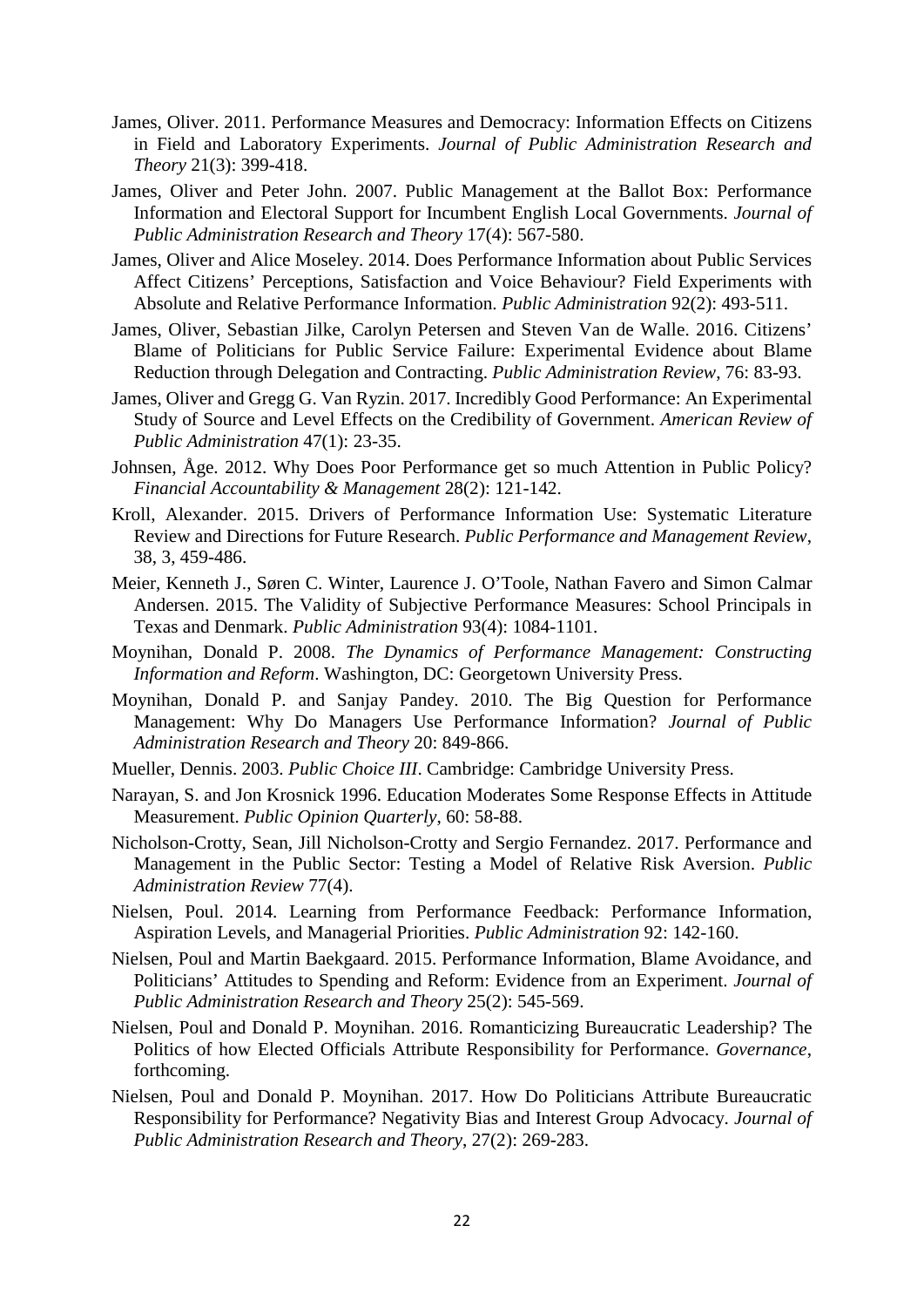- Norwegian Directorate for Education and Training. 2016. Metodegrunnlag for nasjonale prøver. *Rapport*. [Methodological basis of national tests. *Report*] Oslo.
- Olsen, Asmus. 2015a. Negative Performance Information Causes Asymmetrical Evaluations and Elicits Strong Responsibility Attributions. Paper presented at 2015 APSA Meeting, *mimeo*.
- Olsen, Asmus. 2015b. Citizen (Dis)satisfaction: An Experimental Equivalence Framing Study. *Public Administration Review*, 75: 469–478.
- Olsen, Asmus. 2016. How Social and Historical Reference Points Affect Citizens' Performance Evaluations. *Journal of Public Administration Research and Theory*, forthcoming.
- Olsen, Asmus. 2017. Human Interest or Hard Numbers? Experiments on Citizens' Selection, Exposure, and Recall of Performance Information. *Public Administration Review*, 77(3): 408-420.
- Pollitt, Christopher. 2006. Performance Management in Practice: A Comparative Study of Executive Agencies. *Journal of Public Administration Research and Theory* 16(1): 25-44
- Salge, Oliver. 2011. A Behavioral Model of Innovative Search: Evidence from Public Hospital Services. *Journal of Public Administration Research and Theory* 21(1): 181-210.
- Ter Bogt, Henk J. 2004. Politicians in Search of Performance Information? Survey Research on Dutch Aldermen's Use of Performance Information. *Financial Accountability and Management* 20(3): 221-252.
- Tversky, Amos and Daniel Kahneman. 1991. Loss Aversion in Riskless Choice: A Preferencedependent Model. *Quarterly Journal of Economics* 106(4): 1039-1061.
- Van Ryzin, Gregg G. and Cecelia F. Lavena. 2013. The Credibility of Government Performance Reporting. *Public Performance & Management Review* 37(1): 87-103.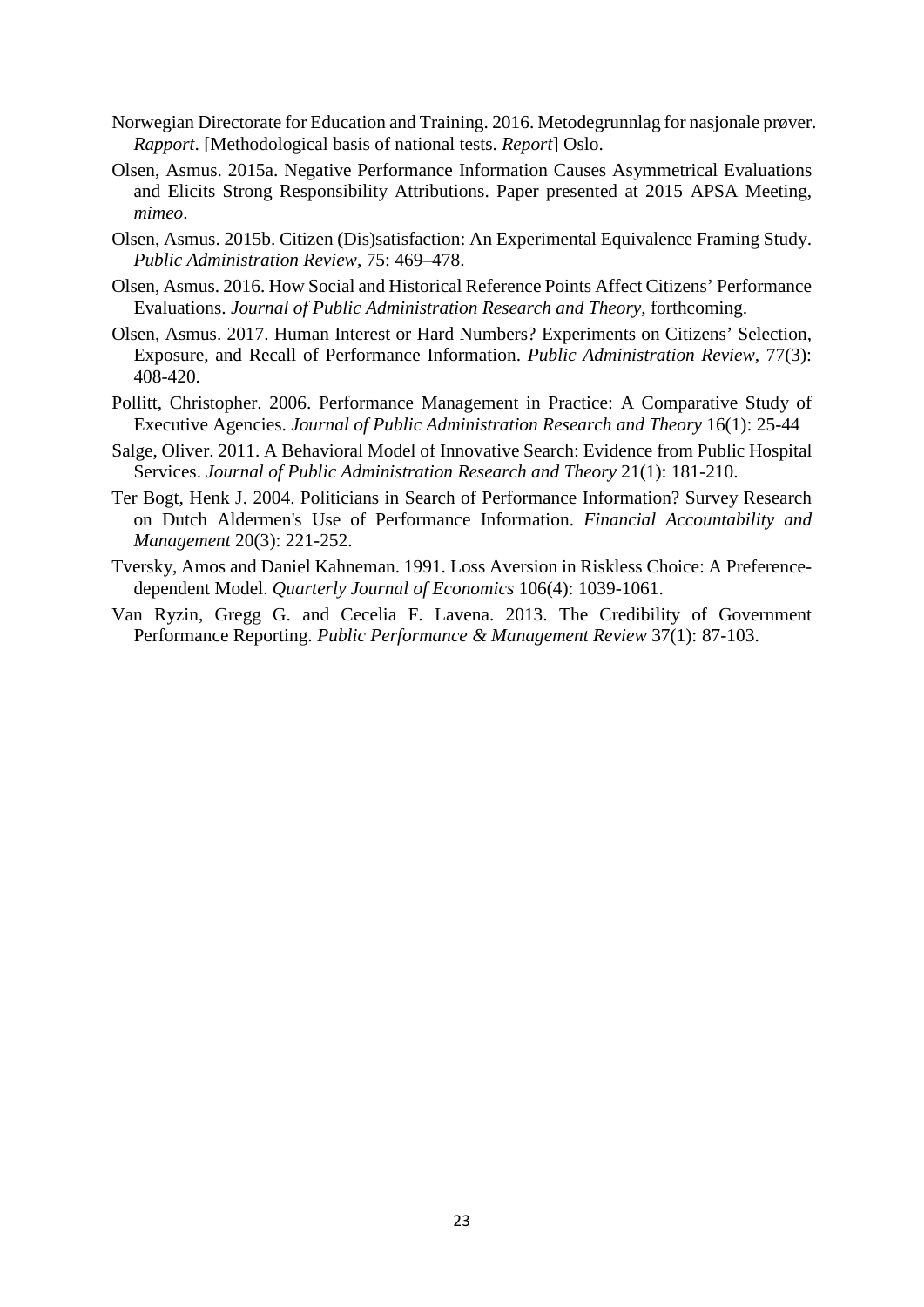

Figure 1. Factor analysis. Rotated factor loadings

Notes. The factor analysis assumes two components, and estimates are based on polychoric correlations.<br>Legend. m2:Free lunch, m3:Improve assistance to weak students, m4:Improve pre-school services, m5:Employ more teachers,



Note. The test score perceptions are measured as municipality-level averages. The individual responses are coded -1<br>(much lower than average), -0.5 (lower than average) 0 (average), 0.5 (higher than average), and 1 (much h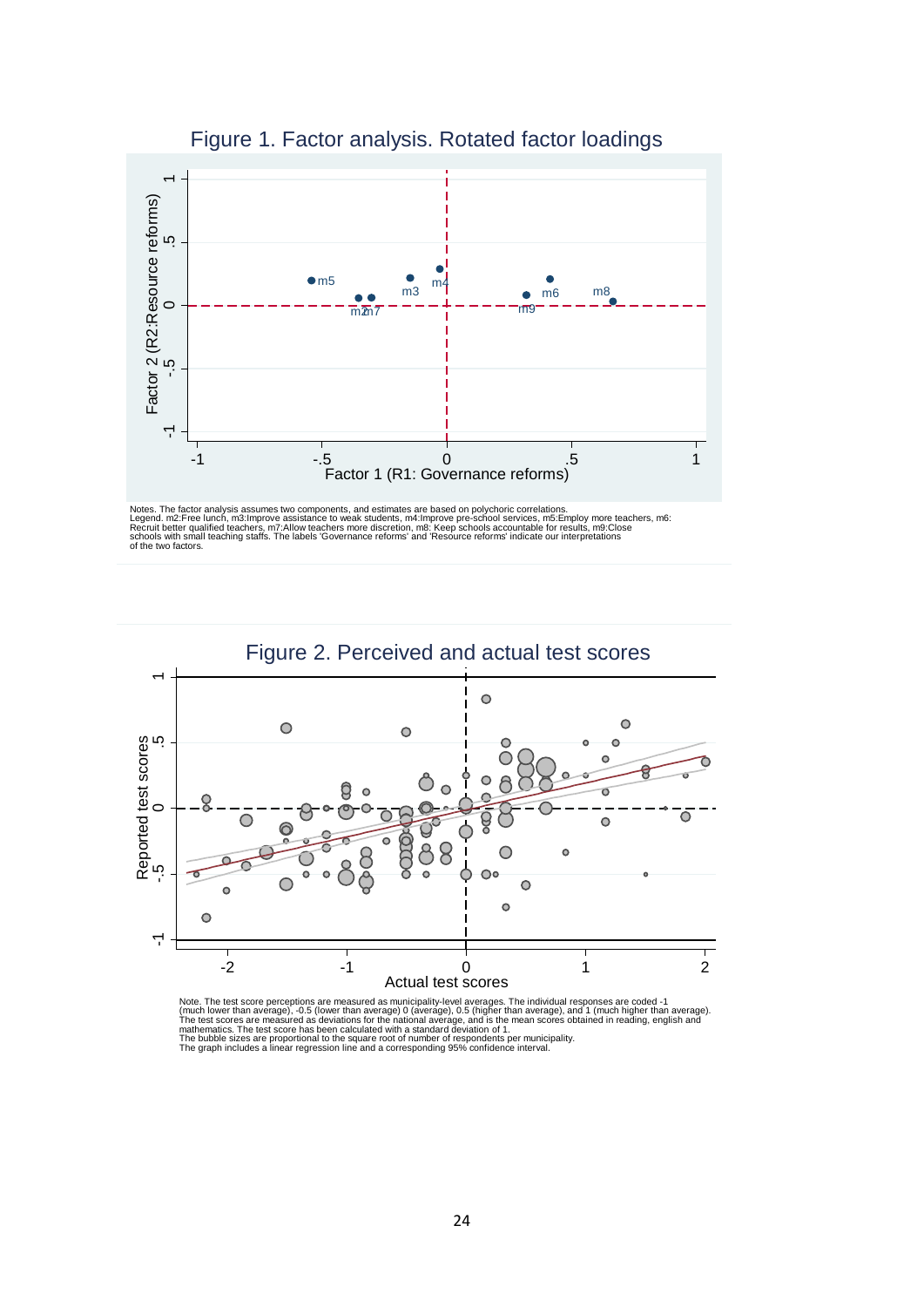

Note. The graph is a binned scatterplot with satisfaction with schooling and average test scores in<br>mathematics, English and reading in the eighth grade. Satisfaction is measured on a scale from 0<br>(very poor) to 100 (very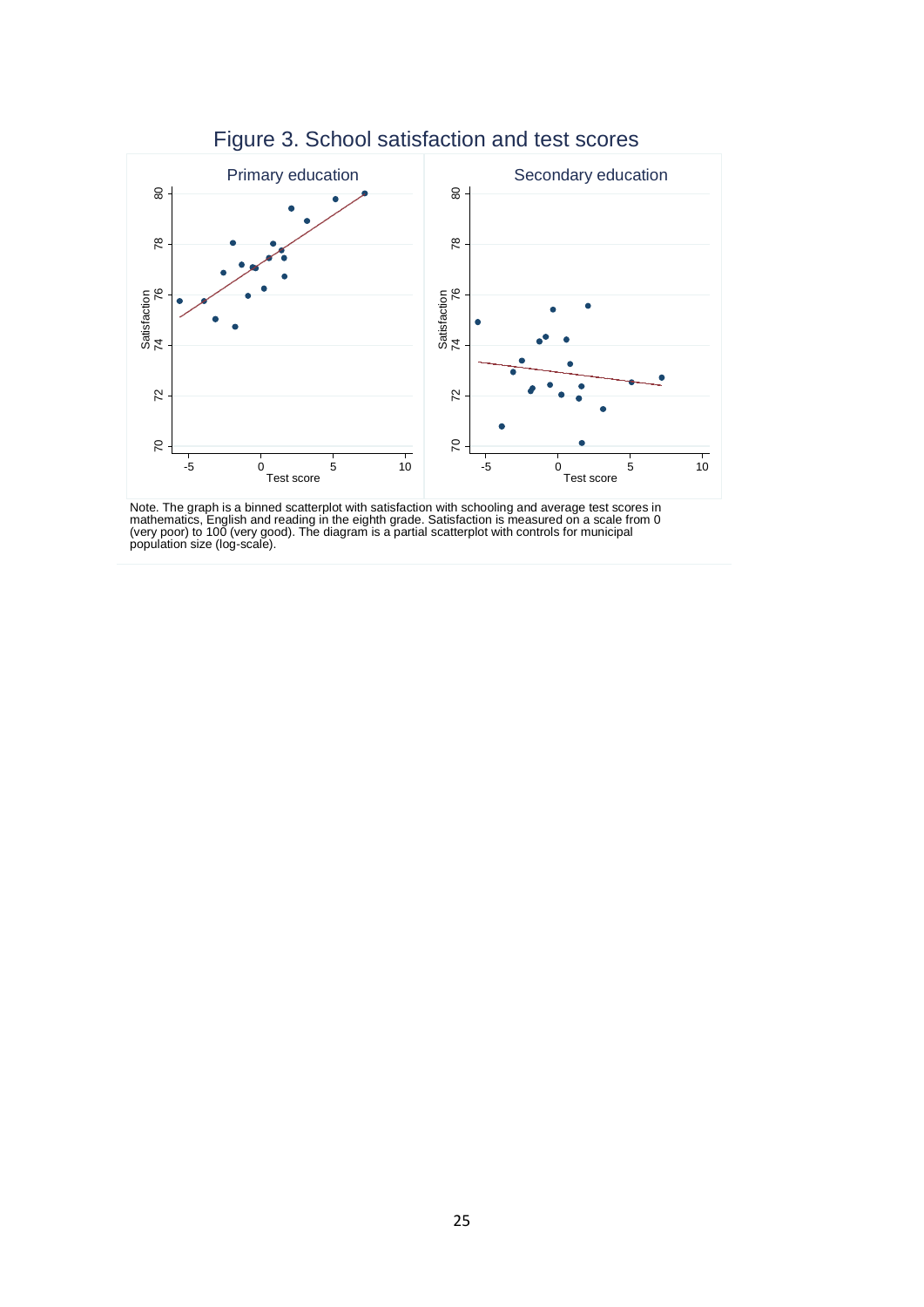| In 2015, national tests were carried out in the eighth grade in mathematics,<br>reading, and English. Do you remember how well pupils in your municipality<br>fared in these tests?<br>Expressed as the percentage deviation<br>from the national average, your |
|-----------------------------------------------------------------------------------------------------------------------------------------------------------------------------------------------------------------------------------------------------------------|
|                                                                                                                                                                                                                                                                 |
|                                                                                                                                                                                                                                                                 |
|                                                                                                                                                                                                                                                                 |
|                                                                                                                                                                                                                                                                 |
|                                                                                                                                                                                                                                                                 |
| municipality obtained the following                                                                                                                                                                                                                             |
| results in the 2015 national tests.                                                                                                                                                                                                                             |
| English: $\ldots$ %                                                                                                                                                                                                                                             |
| Reading: $\ldots$ %                                                                                                                                                                                                                                             |
| Mathematics:  %                                                                                                                                                                                                                                                 |

*Which of these actions do you think are especially important to implement in order to improve school performance in your municipality? (Feel free to provide multiple answers)*

- *m1: No special measures are necessary in our municipality.*
- *m2: The municipality should offer free school lunches.*
- *m3: The municipality should improve services for disadvantaged pupils, including more special education.*
- *m4: The municipality should strengthen daycare services so that children are better prepared for school.*
- *m5: The municipality should hire more teachers.*
- *m6: The municipality should recruit better-qualified teachers.*
- *m7: The municipality should give teachers more freedom to organize their teaching.*
- *m8: The municipality should set clearer goals for schools' learning outcomes and principals should be held accountable if targets are not met.*
- *m9: The municipality should close down schools with smaller teaching staff.*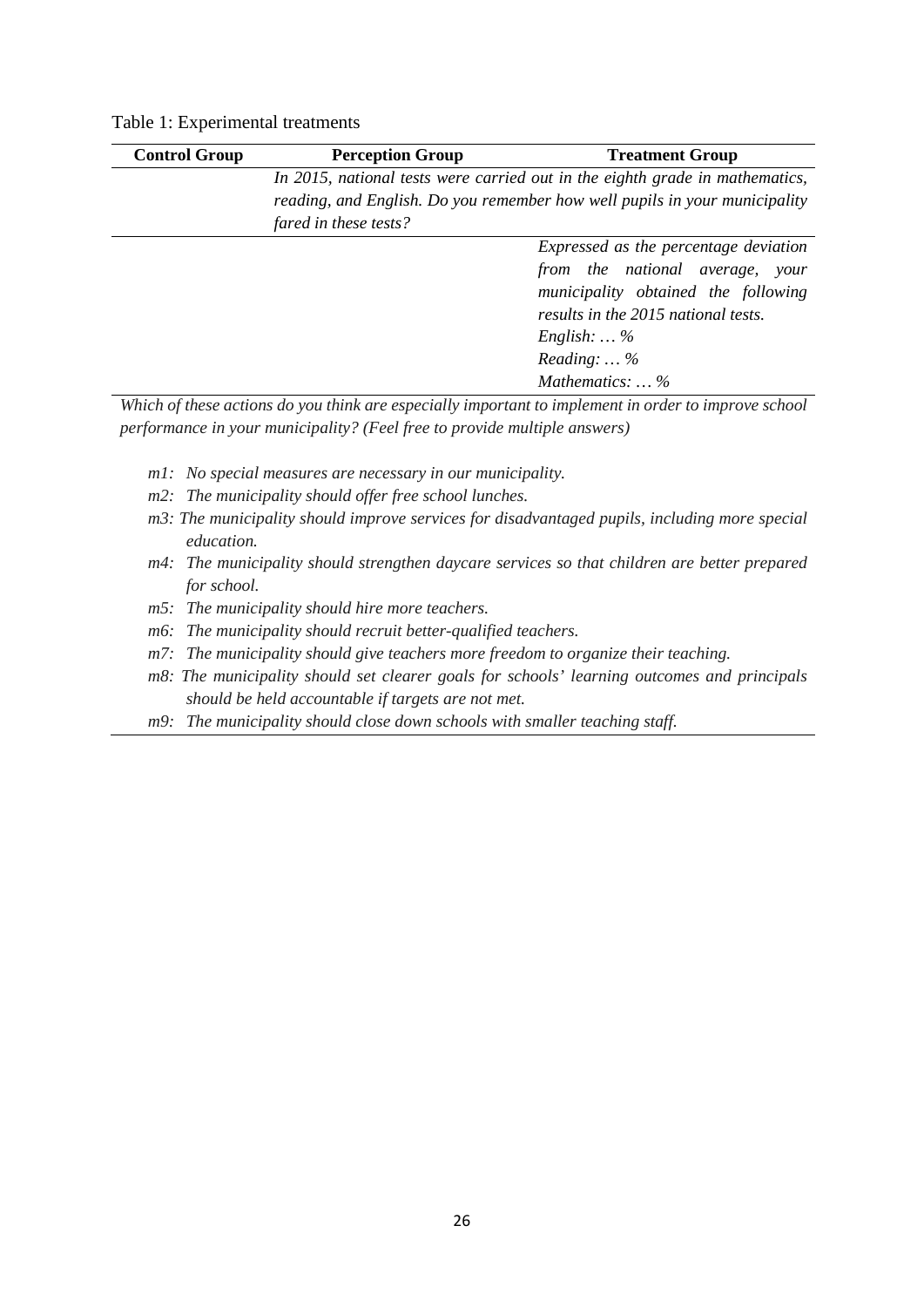|                     | (1)       | (2)      | (3)            | (4)      | (5)            | (6)                                         | (7)            | (8)         | (9)      |
|---------------------|-----------|----------|----------------|----------|----------------|---------------------------------------------|----------------|-------------|----------|
| Variables           | m1        | m2       | m <sub>3</sub> | m4       | m <sub>5</sub> | m <sub>6</sub>                              | m <sub>7</sub> | m8          | m9       |
|                     |           |          |                |          |                |                                             |                |             |          |
|                     |           |          |                |          |                | Panel I: Overall test score effect          |                |             |          |
| <b>TS</b>           | $0.197**$ | 0.042    | $0.095*$       | 0.041    | $-0.073$       | $-0.186***$                                 | $-0.033$       | $-0.133**$  | $-0.107$ |
|                     | (0.095)   | (0.058)  | (0.055)        | (0.060)  | (0.060)        | (0.054)                                     | (0.049)        | (0.053)     | (0.083)  |
| Perception $(=1)$   | 0.060     | 0.065    | $-0.145$       | 0.014    | $-0.082$       | $-0.123$                                    | 0.090          | $-0.176*$   | $-0.251$ |
|                     | (0.232)   | (0.120)  | (0.111)        | (0.121)  | (0.119)        | (0.103)                                     | (0.093)        | (0.101)     | (0.157)  |
| Treatment $(=1)$    | $-0.004$  | $-0.054$ | $-0.093$       | $-0.062$ | $-0.227*$      | $-0.036$                                    | 0.113          | $-0.241**$  | $-0.121$ |
|                     | (0.227)   | (0.116)  | (0.110)        | (0.123)  | (0.122)        | (0.097)                                     | (0.096)        | (0.102)     | (0.153)  |
|                     |           |          |                |          |                |                                             |                |             |          |
| Obs.                | 3,495     | 3,495    | 3,495          | 3,495    | 3,495          | 3,495                                       | 3,495          | 3,495       | 3,495    |
| Pseudo- $R^2$       | 0.084     | 0.083    | 0.038          | 0.023    | 0.127          | 0.055                                       | 0.027          | 0.112       | 0.045    |
|                     |           |          |                |          |                |                                             |                |             |          |
|                     |           |          |                |          |                | Panel II: Differentiated test score effects |                |             |          |
| <b>TS Control</b>   | 0.195     | 0.059    | 0.007          | $-0.051$ | $-0.171$       | $-0.112$                                    | 0.017          | $-0.032$    | $-0.159$ |
|                     | (0.149)   | (0.081)  | (0.079)        | (0.098)  | (0.105)        | (0.090)                                     | (0.082)        | (0.071)     | (0.120)  |
| TS Perception       | 0.047     | 0.061    | 0.117          | 0.085    | 0.002          | $-0.186**$                                  | $-0.049$       | $-0.146*$   | $-0.112$ |
|                     | (0.157)   | (0.090)  | (0.091)        | (0.083)  | (0.086)        | (0.077)                                     | (0.082)        | (0.087)     | (0.143)  |
| <b>TS</b> Treatment | $0.442**$ | $-0.008$ | $0.198**$      | 0.115    | $-0.028$       | $-0.293***$                                 | $-0.077$       | $-0.269***$ | $-0.021$ |
|                     | (0.205)   | (0.109)  | (0.083)        | (0.103)  | (0.125)        | (0.080)                                     | (0.078)        | (0.099)     | (0.141)  |
| Perception $(=1)$   | 0.018     | 0.065    | $-0.109$       | 0.059    | $-0.021$       | $-0.149$                                    | 0.069          | $-0.216**$  | $-0.231$ |
|                     | (0.241)   | (0.131)  | (0.109)        | (0.124)  | (0.124)        | (0.114)                                     | (0.095)        | (0.106)     | (0.161)  |
| Treatment $(=1)$    | 0.065     | $-0.080$ | $-0.025$       | $-0.003$ | $-0.173$       | $-0.109$                                    | 0.080          | $-0.339***$ | $-0.059$ |
|                     | (0.226)   | (0.121)  | (0.110)        | (0.133)  | (0.139)        | (0.103)                                     | (0.100)        | (0.109)     | (0.176)  |
|                     |           |          |                |          |                |                                             |                |             |          |
| Obs.                | 3,495     | 3,495    | 3,495          | 3,495    | 3,495          | 3,495                                       | 3,495          | 3,495       | 3,495    |
| Pseudo- $R^2$       | 0.086     | 0.083    | 0.039          | 0.024    | 0.128          | 0.056                                       | 0.027          | 0.13        | 0.045    |
| F-test              | 2.25      | 0.34     | 3.22           | 1.77     | 1.74           | 2.63                                        | 0.79           | 4.29        | 0.62     |
| Prob > F            | 0.325     | 0.843    | 0.200          | 0.413    | 0.419          | 0.269                                       | 0.674          | 0.117       | 0.733    |

Table 2. School test scores and policy responses measured by individual survey items

Notes. The response variables are preferences for school reform as measured by the eight survey items used to measure reform preferences, c.f. Table 1. The school test scores and response variables are normalized with a standard deviation of 1. The models are logit models, and we present coefficients as odds ratios (robust standard errors, presented in parentheses, are clustered at the municipality level). The regressions include a set of controls for (log) population size, share of population with higher education, share of population in sparsely populated areas, share of non-Western immigrants in population and respondents' age, gender, education, political experience, position as mayor or executive board member, and selfplacement on an ideological left-right scale. Panel I assesses the overall effect of test scores, whereas Panel II estimates separate test score effects for the three information treatment groups. In this case, the F-test tests the equality of test score effects across the control, perception and treatment groups (that is,  $\beta^T = \beta^P = \beta^C$ ). Significance levels: \*\*\* p<0.01, \*\*  $p<0.05$ , \*  $p<0.1$ .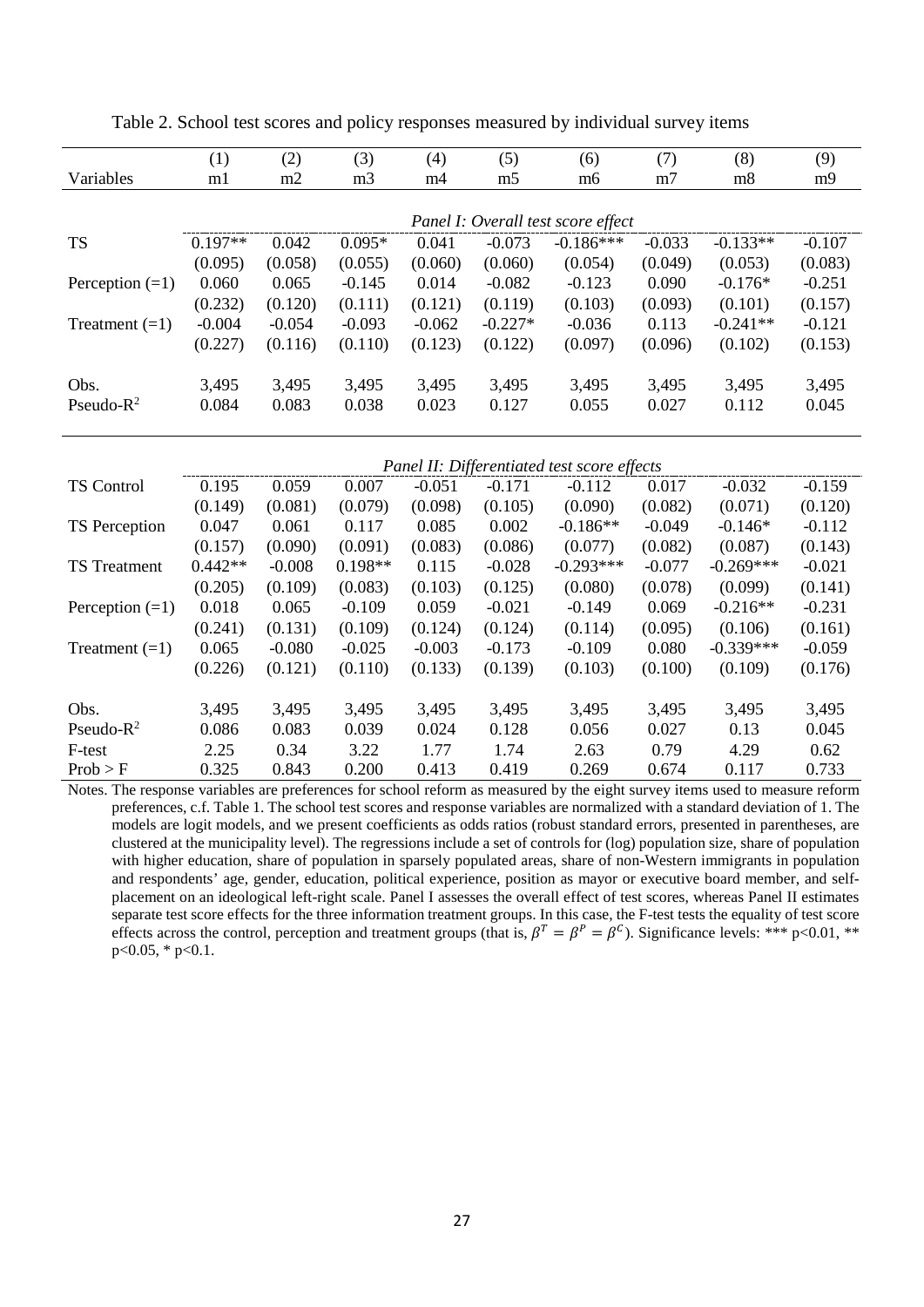**Online Appendix to** 

**Never Change a Winning Policy? Public Sector Performance and Politicians' Preferences for Reforms**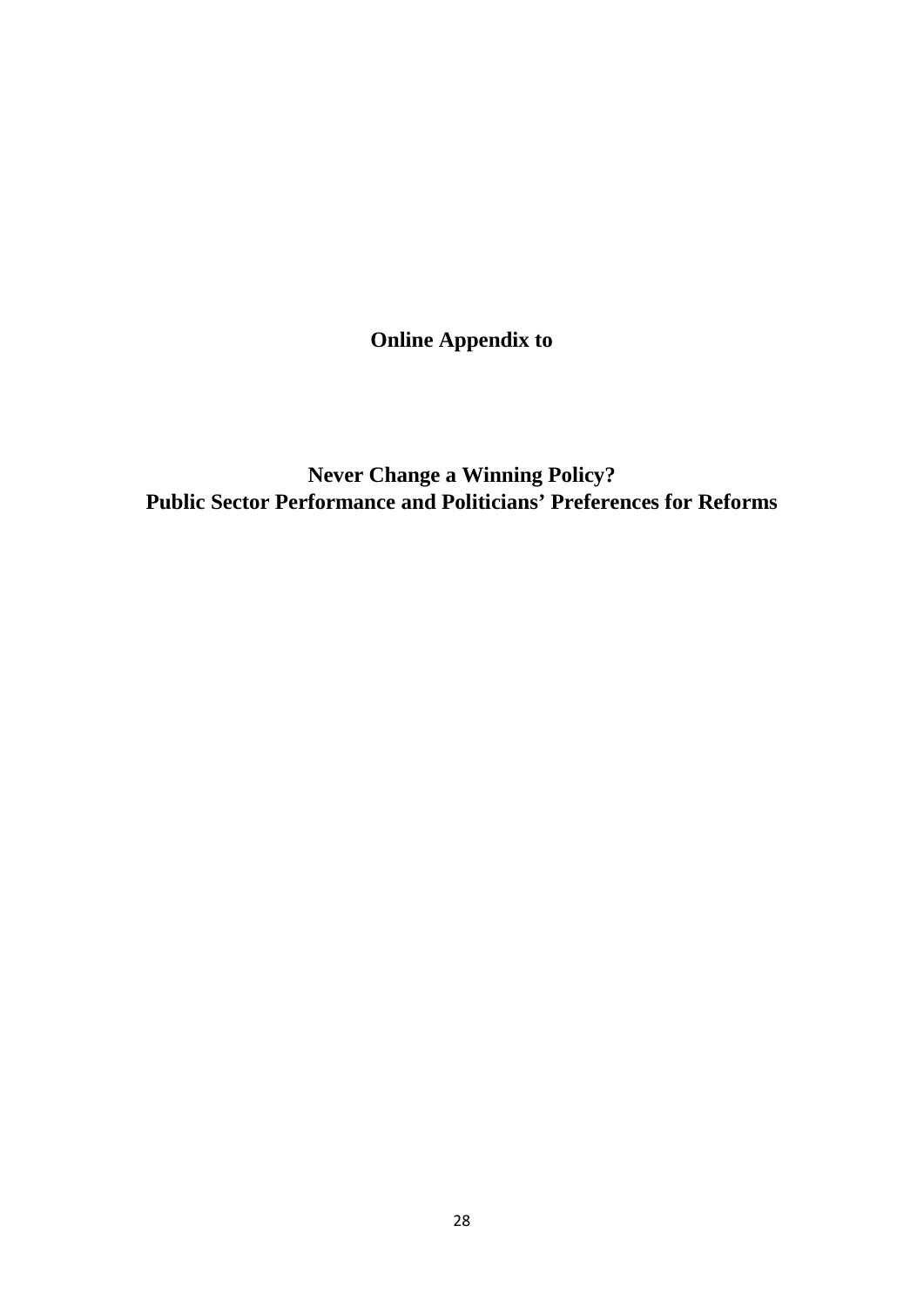#### *A.1. Balancing tests*

Table A.1 provides the findings from a set of balancing tests, which compare a number of variables across councilors (in columns (1) through (6)) and respondents (in columns (7) through (9)) in the three information treatment groups. The results indicate that response rates, school test scores, and the municipal population size, settlement pattern, education level and number of immigrants are very similar across councilors in the three information groups. The same also holds for individual respondents' position on a left-right self-placement scale, gender, (vice-)mayor post, executive board membership, and education level. We should note that individuals' age and political experience as party members were asked in ten- and five-year categories, respectively. While this makes it more difficult to display in table A.1, a Pearson Chi<sup>2</sup> test indicates that also these characteristics show very similar distributions across councilors in the three information groups. For politicians' age, the test statistic is 9.53  $(p=0.657; 12$  degrees of freedom), whereas for their political experience the test statistic is 2.65 (p=0.618; 4 degrees of freedom).

# TABLE A.1 ABOUT HERE

\_\_\_\_\_\_\_\_\_\_\_\_\_\_\_\_\_

\_\_\_\_\_\_\_\_\_\_\_\_\_\_\_\_\_

As an additional test, we also estimate a multinomial regression model with the three information treatment groups as response variables. The regression includes all variables included in Table A.1 as explanatory variables. A test of the joint significance of all these variables provides a Chi<sup>2</sup> test statistic of 13.74. With 28 degrees of freedom and 3,495 observations, this gives a significance probability of 0.989. Moreover, none of the included variables is individually significant at conventional levels. Overall, therefore, both sets of tests strongly indicate that the randomization within our research design has produced three homogenous subsamples.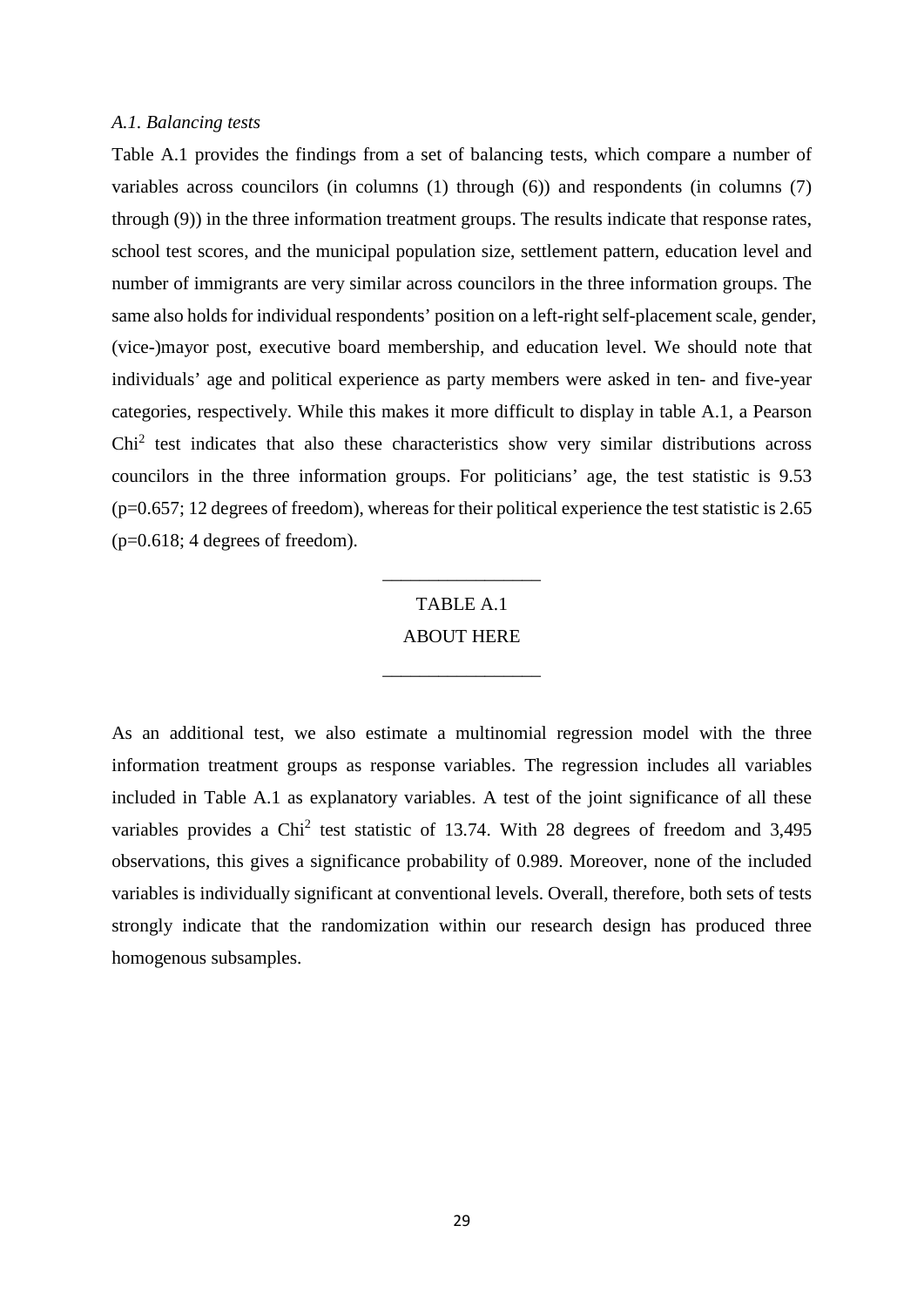Table A.1. Balancing test results

|            | (1)      | (2)      | (3)        | (4)       | (5)         | (6)        | (7)        | (8)     | (9)     | (10)    | (11)       | (12)     |
|------------|----------|----------|------------|-----------|-------------|------------|------------|---------|---------|---------|------------|----------|
| Variables  | Response | Test     | Population | Higher    | Non-Western | Settlement | Left-right | Gender  | Board   | Mayor   | University | Response |
|            |          | score    | (log)      | education | immigrants  | pattern    | placement  |         | member  |         | degree     | Time     |
|            |          |          |            |           |             |            |            |         |         |         |            |          |
| Control    | 0.427    | $-0.331$ | 8.989      | 0.232     | 0.041       | 0.400      | 5.298      | 0.626   | 0.233   | 0.116   | 0.649      | 9.976    |
| group      | (0.010)  | (0.083)  | (0.126)    | (0.007)   | (0.003)     | (0.025)    | (0.059)    | (0.012) | (0.009) | (0.008) | (0.016)    | (0.216)  |
| Perception | 0.425    | $-0.303$ | 8.977      | 0.231     | 0.044       | 0.397      | 5.239      | 0.622   | 0.227   | 0.113   | 0.654      | 9.9976   |
| group      | (0.011)  | (0.088)  | (0.137)    | (0.007)   | (0.004)     | (0.027)    | (0.061)    | (0.014) | (0.012) | (0.010) | (0.016)    | (0.232)  |
| Treatment  | 0.429    | $-0.467$ | 9.123      | 0.226     | 0.043       | 0.385      | 5.386      | 0.630   | 0.253   | 0.111   | 0.663      | 9.726    |
| group      | (0.011)  | (0.087)  | (0.122)    | (0.007)   | (0.003)     | (0.025)    | (0.067)    | (0.014) | (0.012) | (0.008) | (0.018)    | (0.176)  |
|            |          |          |            |           |             |            |            |         |         |         |            |          |
| Obs.       | 8,434    | 8,105    | 8,419      | 8,419     | 8,419       | 8,419      | 3,602      | 3,602   | 3,602   | 3,602   | 3,602      | 3,583    |
| R-squared  | 0.427    | 0.143    | 0.982      | 0.930     | 0.705       | 0.680      | 0.864      | 0.626   | 0.238   | 0.120   | 0.655      | 0.697    |
| F-test     | 0.04     | 1.03     | 0.41       | 0.18      | 0.21        | 0.10       | 1.31       | 0.08    | 1.23    | 1.34    | 0.17       | 0.56     |
| Prob > F   | 0.962    | 0.360    | 0.661      | 0.833     | 0.811       | 0.908      | 0.270      | 0.923   | 0.294   | 0.262   | 0.848      | 0.572    |

Notes. The F-test assesses homogeneity across the three information groups of council members. 'Response' is an indicator variable equal to 1 if the councilor provided a complete answer to our survey, 'test score' is the TS variable defined in the main text, 'higher education' is the share of the municipal population aged 15 years of more with higher education, 'settlement patterns' is the share of the population living in sparsely populated areas. Then, 'Left-right placement' is his/her placement on an 11point scale from Left (0) to Right (10), while 'Gender', 'Board member', 'Mayor', and 'University degree' are indicator variables equal to 1 for men, executive board members, (vice-)mayors, and respondents with a university degree, respectively. Finally, 'Response time' is the number of minutes taken to complete the survey. Robust standard errors clustered at the municipality level in parentheses.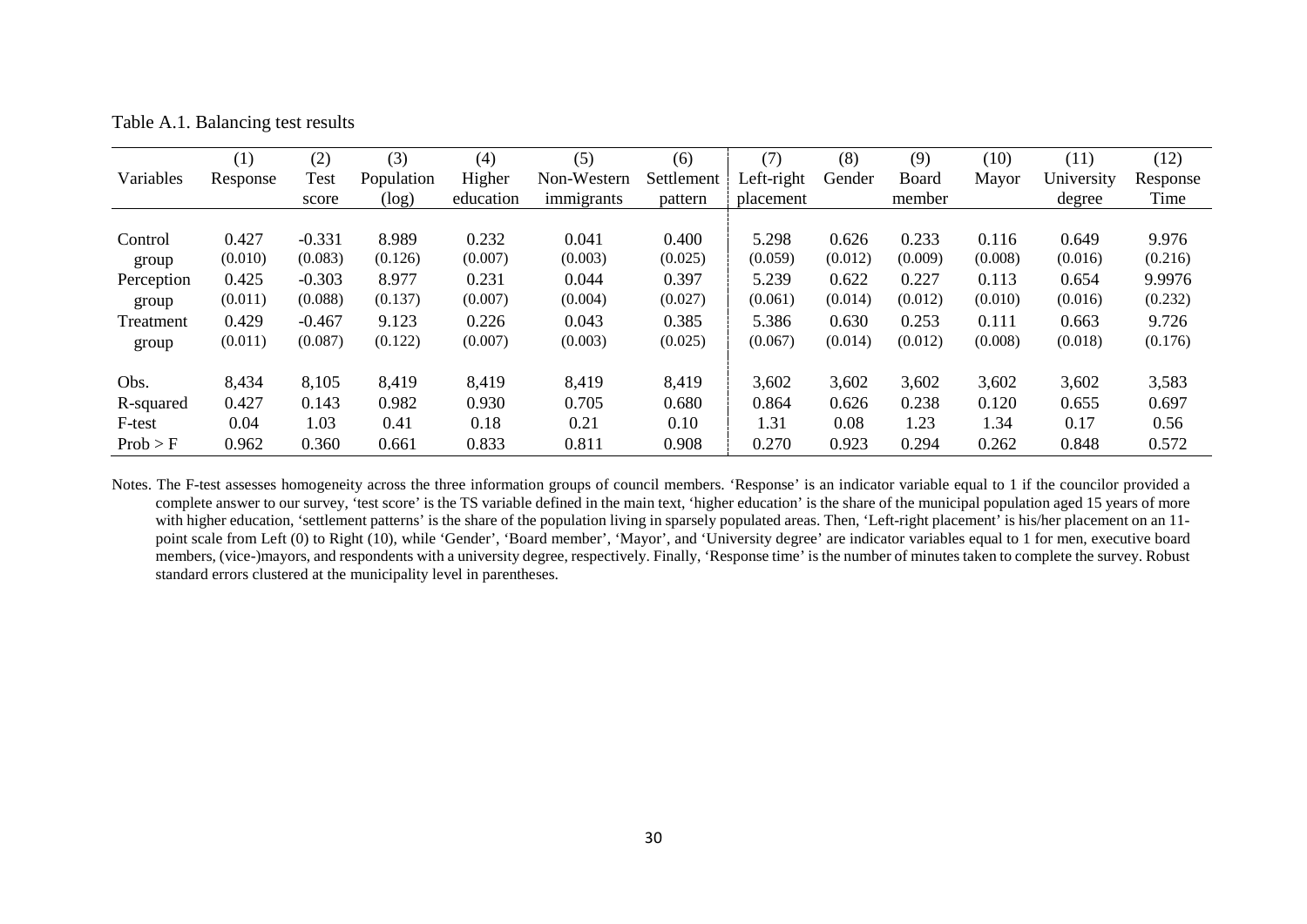# *A.2. Descriptive statistics*

|                                                     | $\left(1\right)$ | (2)      | (3)    |
|-----------------------------------------------------|------------------|----------|--------|
| <b>VARIABLES</b>                                    | N                | mean     | sd     |
|                                                     |                  |          |        |
| <b>Test Score</b>                                   | 396              | $-1.720$ | 3.984  |
| Test score, standardized                            | 396              | $-0.432$ | 1.000  |
| Population size (in 2015)                           | 428              | 12,070   | 37,405 |
| Share of population living in dispersed settlements | 428              | 0.482    | 0.279  |
| Share with higher education                         | 428              | 0.213    | 0.0558 |
|                                                     |                  |          |        |

|  | Table A.2: Descriptive statistics. Municipal-level variables |  |
|--|--------------------------------------------------------------|--|
|  |                                                              |  |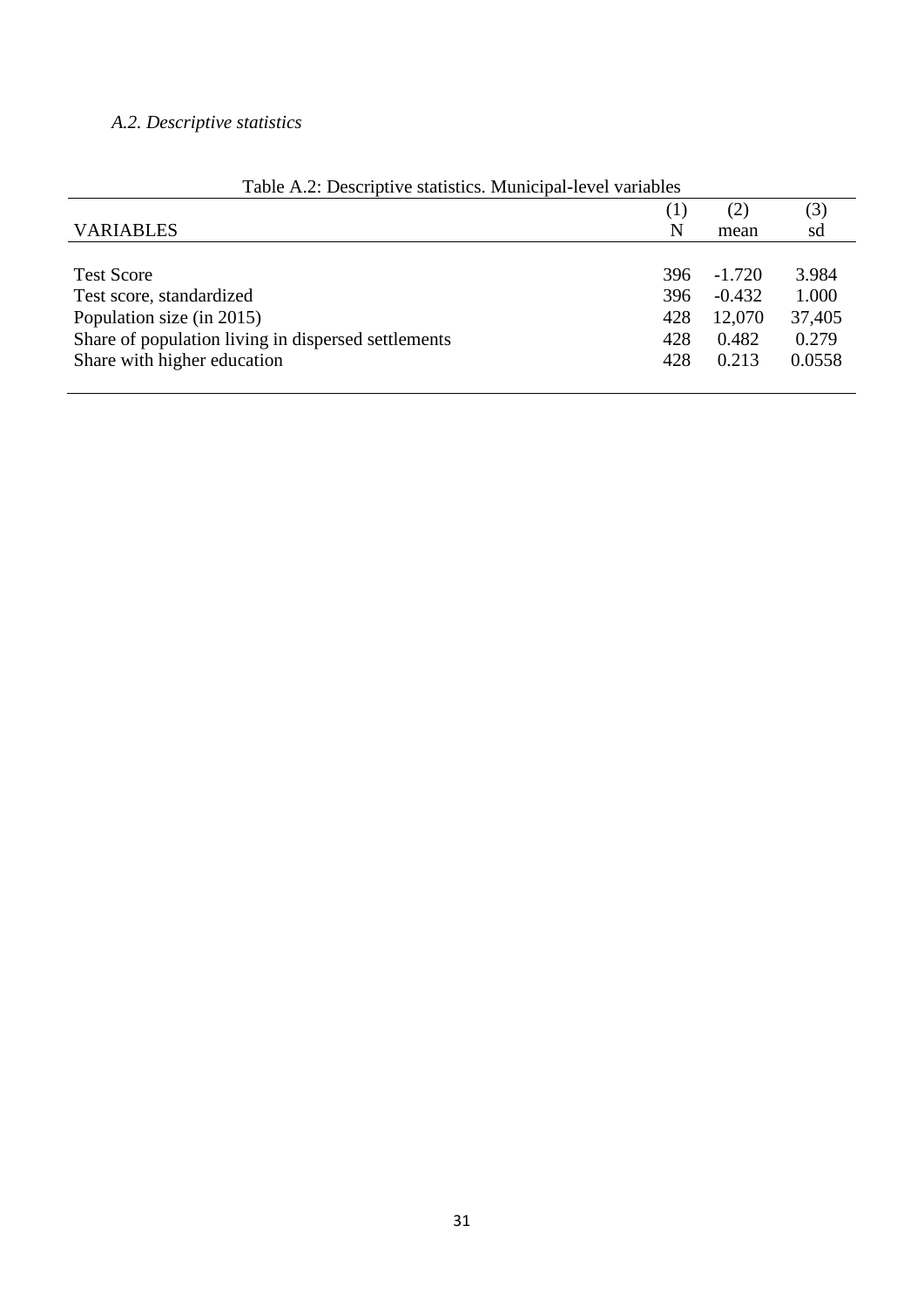|                                                 | (1)   | (2)   | (3)   |
|-------------------------------------------------|-------|-------|-------|
| <b>VARIABLES</b>                                | N     | mean  | sd    |
|                                                 |       |       |       |
| m1 - No specific measures required              | 3,663 | 0.058 | 0.229 |
| $m2$ - Free lunch                               | 3,663 | 0.198 | 0.399 |
| m3 - Improve assistance to weak students        | 3,663 | 0.391 | 0.488 |
| m4 - Improve pre-school services                | 3,663 | 0.257 | 0.437 |
| m5 - Employ more teachers                       | 3,663 | 0.361 | 0.480 |
| m6 - Recruit better qualified teachers          | 3,663 | 0.416 | 0.493 |
| m <sub>7</sub> - Allow teachers more discretion | 3,663 | 0.316 | 0.465 |
| m8 - Keep schools accountable for results       | 3,663 | 0.408 | 0.492 |
| m9 - Close schools with small teaching staffs   | 3,663 | 0.184 | 0.388 |
|                                                 |       |       |       |
| Number of reform initiatives mentioned          | 3,663 | 2.531 | 1.298 |
|                                                 |       |       |       |
| Governance index (R1)                           | 3,663 | 0.336 | 0.304 |
| Resource index (R2)                             | 3,663 | 0.305 | 0.226 |
|                                                 |       |       |       |

# Table A.3: Descriptive statistics. Reform preferences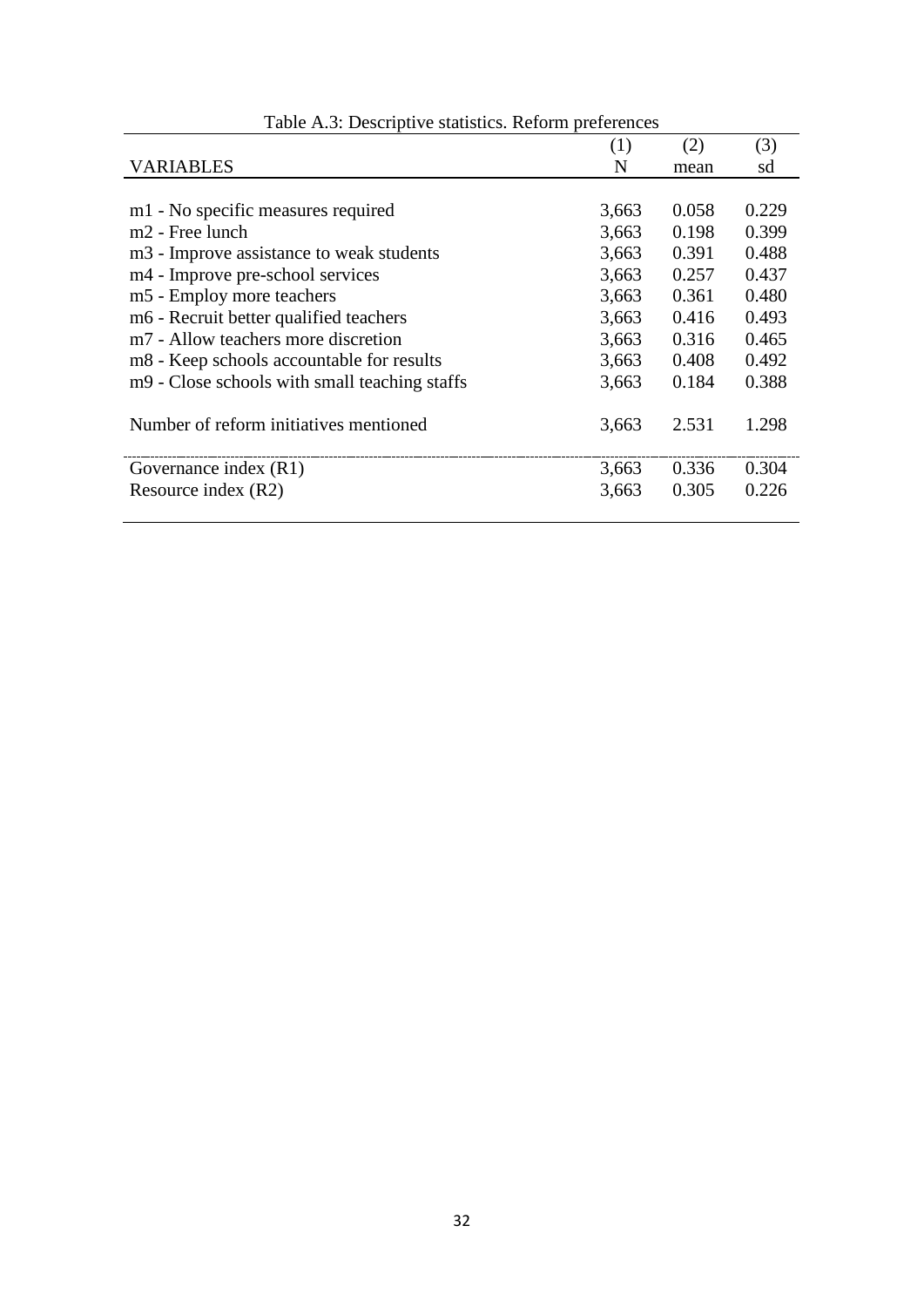#### *A.3. Regression results using the reform indices*

Table A.4 – which has the same format as table 2 in the main text – presents regression estimates using these two reform indices as independent variables. For both reform types, we provide results with and without control variables to illustrate that our inferences are not sensitive to including a relevant set of controls. Overall, the results in table A.4 illustrate that school performance has a negative impact on preferences for governance-related reforms, suggesting that poor (good) performance motivates (discourages) politicians to favor a new governance regime. Panel II shows that the estimated effect sizes are again smaller in absolute values in the control and perception groups compared to the treatment group. A pairwise comparison on the equality of the estimated coefficients for the control and treatment groups reaches a p-value of 0.115. Hence, accurate information does appear to have some effect, although the F-tests point out that any differences across the three groups are not statistically significant. Columns (3) and (4) indicate that test scores have no significant relation to preferences for resource-related reforms once relevant control variables are included.<sup>[1](#page-34-0)</sup>

**.** 

<span id="page-34-0"></span><sup>1</sup> One potential explanation for this non-finding may be the high level of resources already allocated to the education sector in the average Norwegian municipality (i.e. 21% of total spending in 2013), which may make politicians less inclined to opt for a further increase in resources. We return to this in the concluding discussion.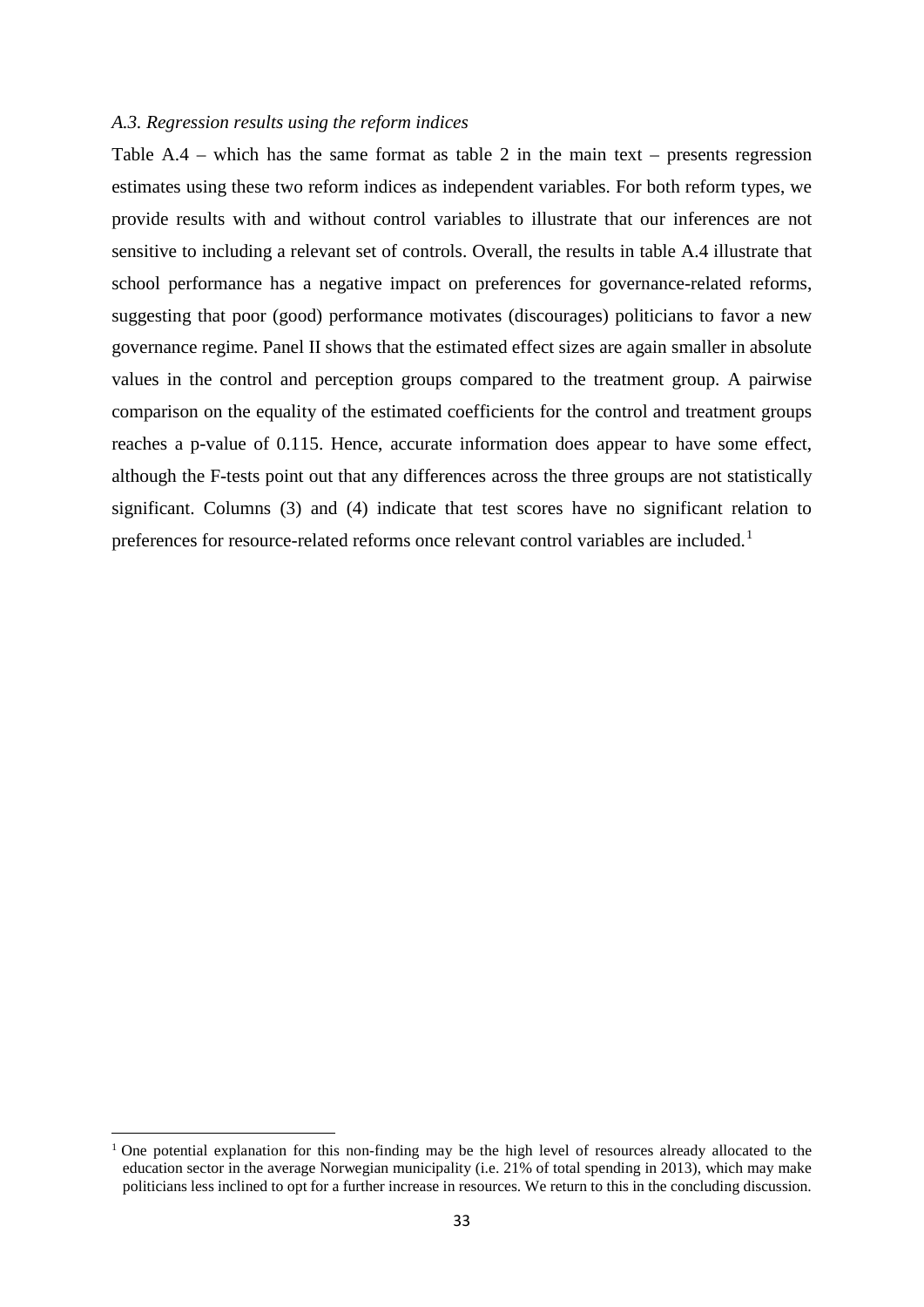|                   | (1)            | (2)                                | (3)            | $\left( 4\right)$ |
|-------------------|----------------|------------------------------------|----------------|-------------------|
| Variables         | $R_1$          | $R_1$                              | R <sub>2</sub> | R <sub>2</sub>    |
|                   |                |                                    |                |                   |
|                   |                | Panel I: Overall test score effect |                |                   |
| <b>TS</b>         | $-0.107***$    | $-0.093***$                        | $0.070***$     | 0.013             |
|                   | (0.021)        | (0.023)                            | (0.023)        | (0.021)           |
| Perception $(=1)$ | $-0.104**$     | $-0.109**$                         | 0.008          | $-0.014$          |
|                   | (0.048)        | (0.046)                            | (0.061)        | (0.047)           |
| Treatment $(=1)$  | $-0.053$       | $-0.078*$                          | $-0.047$       | $-0.051$          |
|                   | (0.051)        | (0.046)                            | (0.056)        | (0.047)           |
| Controls          | N <sub>O</sub> | <b>YES</b>                         | N <sub>O</sub> | <b>YES</b>        |
|                   |                |                                    |                |                   |
| Obs.              | 3,495          | 3,495                              | 3,495          | 3,495             |
| R-squared         | 0.011          | 0.163                              | 0.005          | 0.164             |
|                   |                |                                    |                |                   |

Table A.4. School test scores and policy response

|                      |                | Panel II: Differentiated test score effects |                |            |
|----------------------|----------------|---------------------------------------------|----------------|------------|
| <b>TS Control</b>    | $-0.077**$     | $-0.062*$                                   | 0.008          | $-0.025$   |
|                      | (0.038)        | (0.036)                                     | (0.040)        | (0.035)    |
| <b>TS</b> Perception | $-0.097***$    | $-0.094**$                                  | $0.083*$       | 0.026      |
|                      | (0.032)        | (0.036)                                     | (0.042)        | (0.032)    |
| <b>TS</b> Treatment  | $-0.153***$    | $-0.136***$                                 | $0.131***$     | 0.037      |
|                      | (0.037)        | (0.035)                                     | (0.036)        | (0.039)    |
| Perception $(=1)$    | $-0.111**$     | $-0.120**$                                  | 0.033          | 0.007      |
|                      | (0.051)        | (0.049)                                     | (0.065)        | (0.046)    |
| Treatment $(=1)$     | $-0.082$       | $-0.107**$                                  | $-0.001$       | $-0.028$   |
|                      | (0.054)        | (0.048)                                     | (0.059)        | (0.050)    |
| Controls             | N <sub>O</sub> | <b>YES</b>                                  | N <sub>O</sub> | <b>YES</b> |
| Obs.                 | 3,495          | 3,495                                       | 3,495          | 3,495      |
| R-squared            | 0.012          | 0.164                                       | 0.007          | 0.165      |
| F-test               | 1.110          | 1.262                                       | 2.651          | 1.105      |
| Prob > F             | 0.331          | 0.284                                       | $0.072*$       | 0.332      |

Notes. The response variables are preferences for school reform as measured by the indexes  $R_1$  and  $R_2$ . The school test scores and response variables are normalized with a standard deviation of 1. Columns (2) and (4) include a set of control variables for (log) population size, share of population with higher education, share of population in sparsely populated areas, share of non-Western immigrants in population and respondents' age, gender, education, political experience, position as mayor or executive board member, and selfplacement on an ideological left-right scale. The model are linear regression models and standard errors (presented in parentheses) are robust standard errors clustered at the municipality level. Panel I assesses the overall effect of test scores, whereas Panel II estimates separate test score effects for the three information treatment groups. In this case, the F-test tests the equality of test score effects across the control, perception and treatment groups (that is,  $\beta^T = \beta^P = \beta^C$ ). Significance levels: \*\*\* p<0.01, \*\* p<0.05, \*  $p < 0.1$